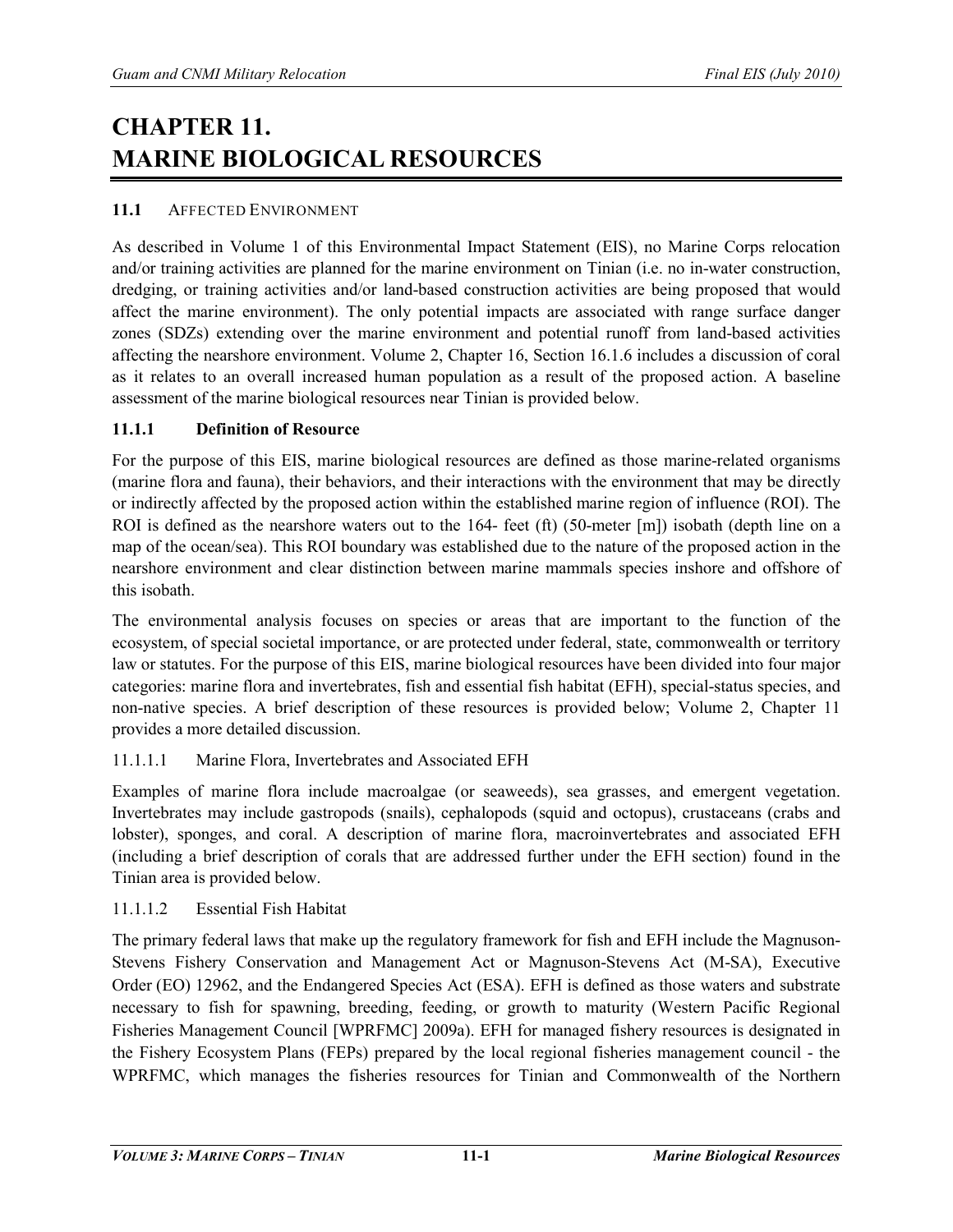Mariana Islands (CNMI). A description of EFH (including a brief description of corals that are addressed further under the EFH section) found in the Tinian area is provided below in section 11.4.

11.1.1.3 Special-Status Species

As described in Volume 2, special-status species include ESA-listed and candidate species, marine mammals not listed under ESA, and species of concern that are found in the nearshore marine ROI. Table 11.1-1 lists those species evaluated for activities at Tinian. Brief species descriptions can be found in Volume 2, Chapter 11, Section 11.1.4, Guam Regional Environment, which includes the CNMI.

|            | Common Name/Chamorro Name<br>Federal |             | $Status*$    |  |
|------------|--------------------------------------|-------------|--------------|--|
| Group      |                                      |             | <b>CNMI</b>  |  |
| Mammals    | Common bottlenose dolphin/Toninos    | <b>MMPA</b> | <b>SOGCN</b> |  |
|            | Spinner dolphin/Toninos              | <b>MMPA</b> | <b>SOGCN</b> |  |
|            | Green sea turtle/Haggan bed'di       |             |              |  |
| Reptiles** | Hawksbill sea turtle/Hagan karai     |             |              |  |
| .          | - -                                  | .           | $\sim$       |  |

**Table 11.1-1. Special-Status Marine Species Present in the ROI Around Tinian**

*Legend*:  $E =$  endangered, T = threatened; SOGCN = Species of Greatest Conservation Need (Guam Division of Aquatic and Wildlife Resources [GDAWR] 2006), MMPA= Marine Mammal Protection Act

*Sources*: National Marine Fisheries Service (NMFS) 2009, United States (U.S.) Fish and Wildlife Service (USFWS) 2009. \*\*Does not include nesting sea turtles.

# Sea Turtles

All sea turtles that occur in the U.S. are listed under the ESA as either threatened or endangered. No critical habitat has been established for sea turtles in the continental U.S. (USFWS 2009). Two sea turtle species are known to occur in the coastal waters of Tinian. The threatened green sea turtle and the endangered hawksbill sea turtle are the only ESA-listed species that occur in the nearshore marine ROI. Nesting sea turtles are addressed in more detail in Chapter 10, Terrestrial Biological Resources.

# Species of Concern

Species of concern are those species that NMFS has concerns about regarding status and threats, but for which insufficient information is available to indicate a need to list the species under the ESA. The goal is to draw proactive attention and conservation action to these species. One fish SOC has been indentified for the region, the Napoleon wrasse, but this species has not been sighted in surveys conducted at Tinian.

# Marine Mammals

Marine mammals are discussed in this EIS because several species are known to occur or potentially occur in the waters around Tinian. Examples would be the recent photo-documentation sightings of shortfinned pilot whales (*Globicephala macrorhyncus*) and false killer whales (*Pseudorca crassidens*) offshore of Tinian and Humpback whales (*Megaptera novaeangliae*) off-shore of Saipan (CNMI CRMO 2009); although all sightings were outside the Tinian project area.

According to Navy (2005) Appendix B's figures and supporting text from the Marine Resource Assessment (MRA) for the Mariana Operating Area, spinner dolphins and common bottlenose dolphins are the only two marine mammals expected to regularly occur within the nearshore marine ROI (164-ft [50-m] ) isobath of Tinian (refer to Table 11.1-1). These species and others are discussed proportionately to the degree of their presence in the ROI and potential effects from the proposed action.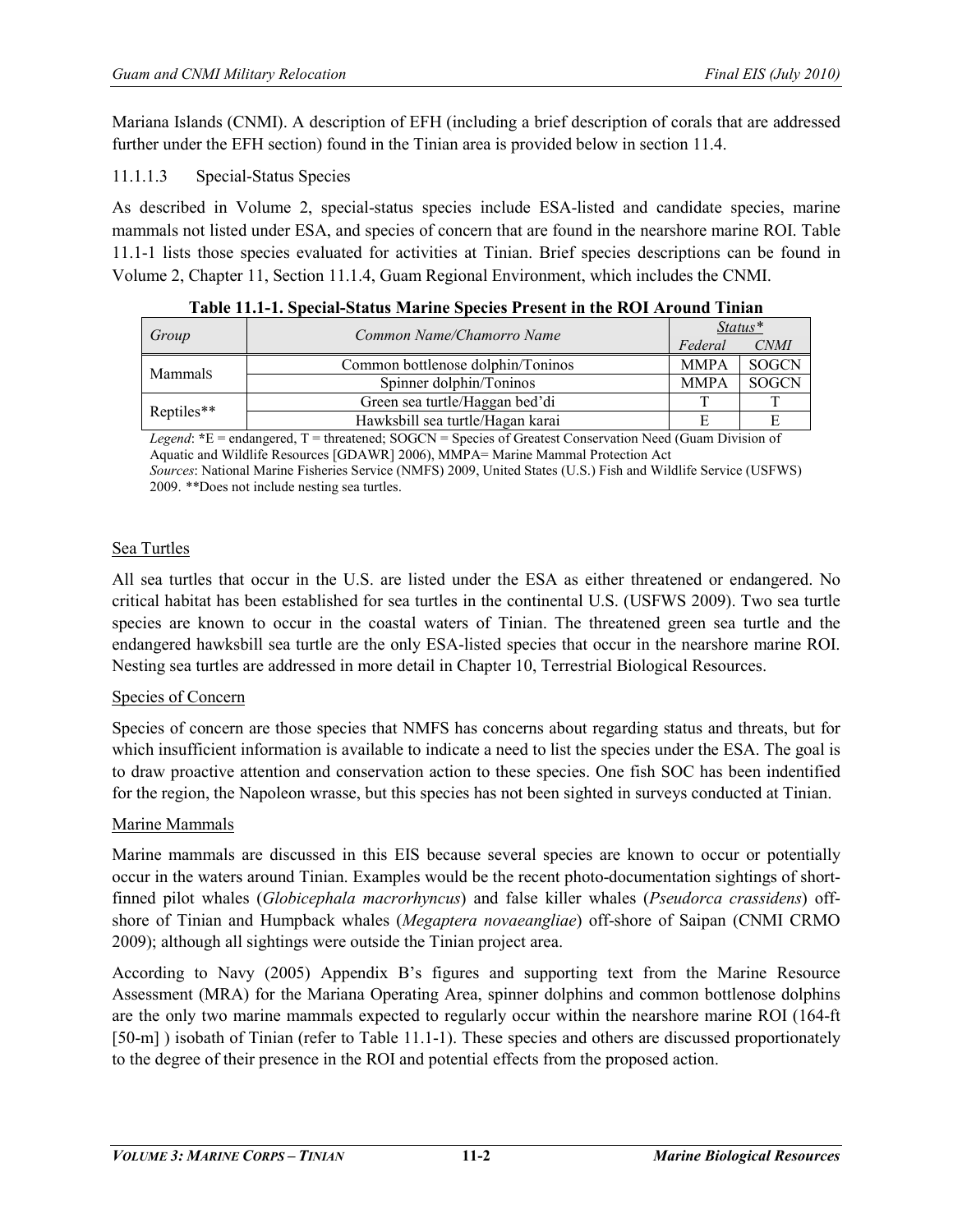#### 11.1.1.4 Non-native Species

Non-native species include all marine organisms that have the potential to be introduced from one location or ecosystem to another where they are not native and may potentially cause harm to the receiving ecosystem. Since there is only minimal available information regarding non-native species on Tinian, the broader regional discussion of this topic presented in Volume 2, Chapter 11, Section 11.4.4 should be referenced for a comprehensive discussion of non-native species issues in CNMI. Most of the relevant site-specific research to date has been within Apra Harbor on Guam, so the topic is discussed most thoroughly in that section (Volume 2, Chapter 11, Section 11.2.7).

#### **11.1.2 Region of Influence**

The marine ROI, as previously discussed, encompasses the submerged lands offshore out to the 164-ft (50-m) isobath that may be directly or indirectly impacted by any component of the proposed action. Construction or training activities may impact biological resources from range SDZs extending over the marine environment and potential runoff from land-based activities affecting the nearshore environment. .

#### **11.1.3 Study Areas and Survey Methods**

Three small northern beaches (Unai Chulu, Unai Babui, Unai Dankulo) and Tinian Harbor were the focus of the baseline assessment for Tinian, as they were previously evaluated for Marine Corps amphibious training landing exercises and potential harbor improvements; although these actions are not currently part of the proposed action and alternatives.

Marine biological resources are assessed for potential impacts from the implementation of the proposed action within the nearshore marine ROI. This ROI boundary was established due to the nature of the proposed action in the nearshore environment and a clear distinction between marine mammals species inshore and offshore of the 50-m isobath, which is conservative. Because of either the location or the nature of the action, some components of the proposed action would have no impacts on the marine environment, and therefore no impact assessment is provided. In these cases, a brief explanation of why no assessment is required is provided in those site-specific sections.

In addition to existing marine biological resources data for the study areas, project-specific benthic studies and mapping efforts have either been performed, are ongoing, or are being planned for areas potentially impacted by the proposed action(s). Locations and methods for the survey efforts are provided in the respective references, in the EIS reference section, and/or are provided in Table 11.1-2. A summary of key marine biological surveys and related reports used as references for this Volume of the EIS are listed in Table 11.1-2.

| Reference                          | Type of Work                                                               | Location                               |
|------------------------------------|----------------------------------------------------------------------------|----------------------------------------|
| <b>MRC 1996</b>                    | Marianas EIS, Marine Environmental Assessment                              | Guam and Tinian                        |
| CNMI MMT 2008<br>Marine Monitoring |                                                                            | Tinian, Unai Babui and Unai<br>Dankulo |
| <b>Navy 2007</b>                   | Marine Mammal and Sea Turtle Survey and Density<br><b>Estimates Report</b> | Guam and the CNMI Islands              |
| Marine Corps 2009                  | Marine Resource Surveys                                                    | Tinian, CNMI                           |
|                                    | NOAA Coral Reef Ecosystem Division (CRED)                                  | Guam and CNMI (Santa Rosa              |
| Brainard 2008                      | Mariana Archipelago Reef Assessment and                                    | Reef, Galvez Bank, Rota, Aguijan,      |
|                                    | Monitoring Program (MARAMP) research cruises                               | Tinian, and Saipan)                    |

|  | Table 11.1-2. Summary of Marine Biological Surveys Occurring in the Study Areas |  |  |
|--|---------------------------------------------------------------------------------|--|--|
|  |                                                                                 |  |  |

*Legend*: MRC= Marine Research Consultants, NOAA= National Oceanic and Atmospheric Administration, NAVFAC= Naval Facilities Engineering Command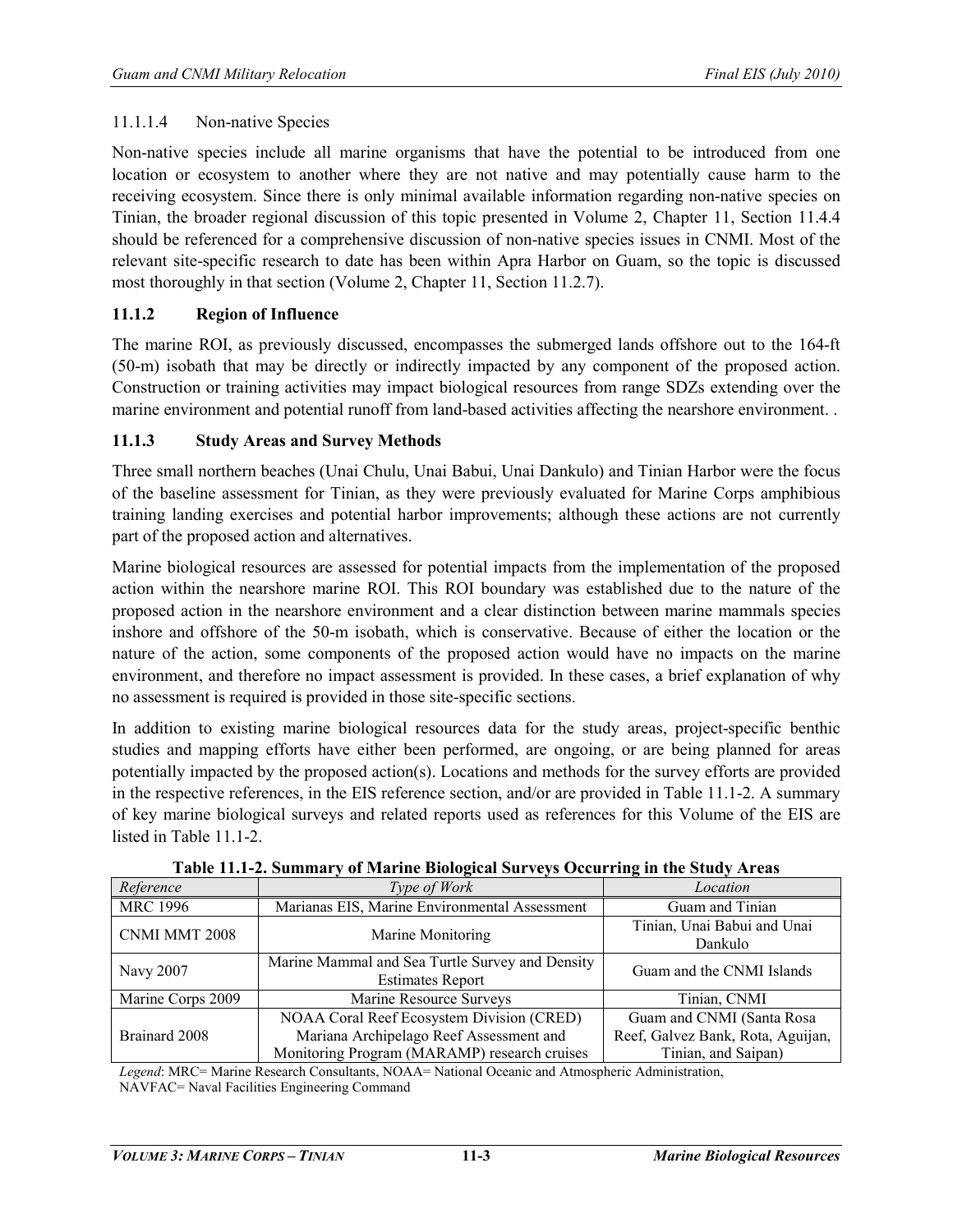#### **11.1.4 Tinian**

Information in Volume 2, Chapter 11, Section 11.1.4, Guam Regional Environment, is applicable to Tinian and CNMI. Additional island-specific information is provided below.

Coastlines within the study area are generally lined with rocky intertidal areas, steep cliffs and headlands, and the occasional sandy beach or mudflat. Water erosion of rocky coastlines has produced wave-cut cliffs, and sea-level benches (volcanic and limestone) and wave-cut notches at the base of the cliffs. Large blocks and boulders often buttress the foot of these steep cliffs in the Marianas. Wave-cut terraces also occur seaward of the cliffs (Navy 2005).

The North Equatorial Current that provides the bulk of water passing the Mariana archipelago is composed primarily of plankton-poor water; however, detailed information on the North Equatorial Current is lacking. Overall, the upper portions of the water column in the Western Pacific is nutrient depleted, which greatly limits the presence of organisms associated with primary productivity, such as phytoplankton. The region surrounding Tinian has elevated Chlorophyll  $\alpha$  (primary production) concentration. These areas of localized increased primary production have been attributed to the interaction of island masses and currents, where the currents would eddy and concentrate phytoplankton (Navy 2005).

Tinian is composed primarily of uplifted limestone; therefore surface water percolation rates are high with no permanent rivers. Because the discharge to nearshore waters is limited, Tinian has extensive reef formations. Coral reef habitat totals approximately 19 square miles (mi) (49 square kilometers [km]) between the coastline and the 100-mm isobath (Brainard et al. 2008). The majority of Tinian's shoreline consists of low to high limestone cliffs with sea-level caverns, cuts, notches and or slumped boulders, commonly bordered by intertidal benches (Eldredge 1983, Navy 2005). Thirteen beach districts have been defined (Pultz et al. 1999): ten at west coast locations and three (one distinct and two discontinuous beach complexes) along the east coast. Beach deposits consist mainly of medium to coarse grain calcareous sands, gravel and rubble interspersed amongst exposed limestone rock (Navy 2005). All beaches reportedly support turtle nesting activities (Wiles et al. 1989, Pultz et al. 1999).

11.1.4.1 Marine Flora, Invertebrates, and Associated EFH

Information on marine flora and invertebrates, and associated EFH provided in Volume 2, Chapter 11, Section 11.1.4, Guam Regional Environment, is applicable to Tinian and CNMI. Island-specific information in addition to that section is provided below for marine flora, invertebrates and associated EFH.

Figure 11.1-1 shows an overview of sensitive marine biological resources, including benthic habitats associated with the study areas. These habitats are based on National Oceanic and Atmospheric Administration (NOAA) (2005) Environmental Sensitivity Mapping Index mapping and include:

- Coral Reef and colonized hardbottom that are broken into two density categories:
	- o Lower Density Live Coral Cover (Sparse cover: 10% <50%)
	- o Higher Density Live Coral Cover (Patchy: 50% <90% and Continuous: 90%-100%)
- Coralline Algae (one category):
	- $\circ$  Sparse (10% <50%), patchy (50% 90%), and continuous (90% 100%) combined.
- Macroalgae, Turf Algae, and Seagrass (one separate category each):
	- o All coverage percentages combined (sparse, patchy, and continuous) combined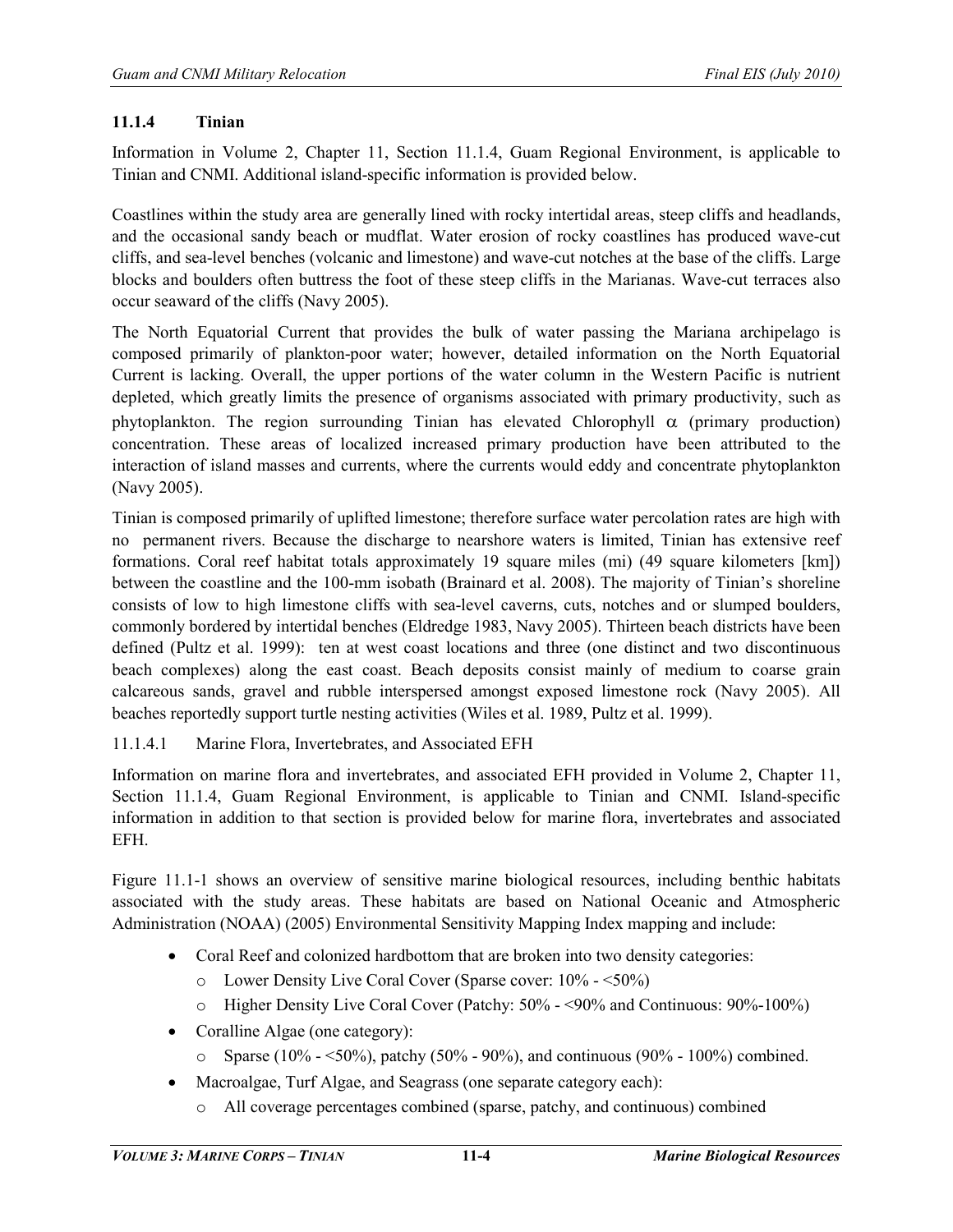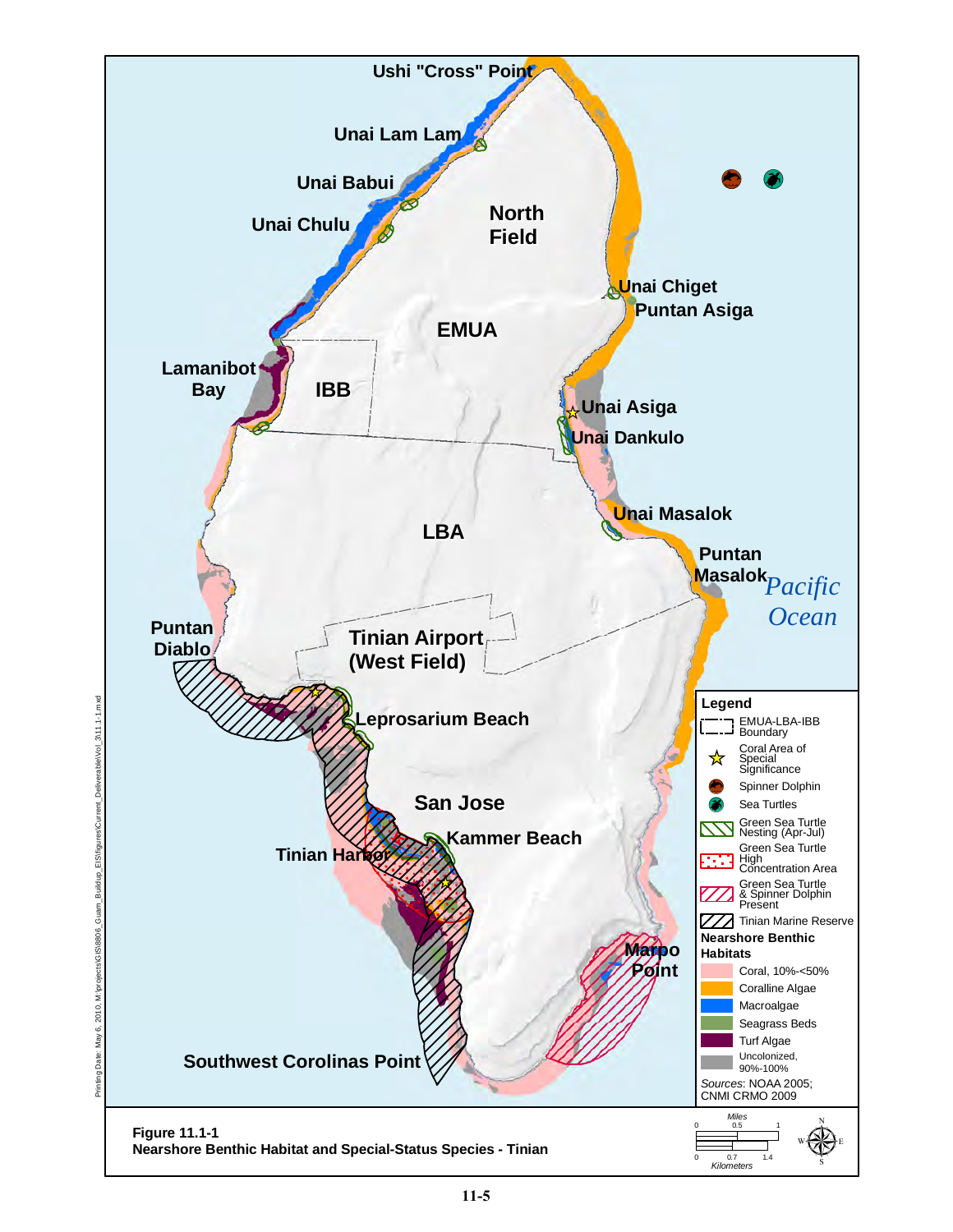The north, east, and south coasts have very limited fringing or apron reef development that is most conspicuous at Unai Dankulo. Submarine topography appears mainly characterized by limestone pavement with interspersed coral colonies and occasional zones of submerged boulders. Reef composed of live corals is more prevalent at various west coast locations, with fringing coral reef habitats present inside Lamanibot Bay and a patch and small barrier reef system (altered as a breakwater for the harbor) located within the Tinian Harbor area (Eldredge 1983, Navy 2005). On the eastern side of the island, from the northeastern tip of the island, to north of Unai Asiga, coralline algae populate the fringing and fore reefs, and the insular shelf seaward of the fore reef. From Unai Asiga to south of Unai Masalok, coralline algae occupies the reef crest and corals are found along the fore reef and a large portion of the seaward shelf. From Unai Masalok to Puntan Masalok the shelf is composed of coralline algae. From Puntan Masalok to the southernmost point of Tinian the shelf is covered by coralline algae at the northern extent and a mixture of corals, macroalgae and uncolonized bottom along the remaining stretch of coast. Coralline algae occupy the entire shelf approximately 1.5 mi (2.4 km) north and south from Puntan Masalok where coral cover begins to dominate (refer to Figure 11.1-1). Fringing reefs with live coral cover reoccur south of Puntan Carolinas (Navy 2005, NOAA 2005).

An oval-shaped, offshore, submerged reef 2.2 mi by 0.6 mi (3.5 km by 1 km) composed primarily of coralline algae is located approximately 1.7 mi (2.7 km) southeast of the southernmost point of Tinian (NOAA 2005). NOAA (2005) determined that the typical coral cover around Tinian ranged from 10 to 50%. Coral cover is 14% and 59% on reefs at Kammer Beach. Dominant coral species in terms of cover are *Goniastrea retiformis* at Kammer Beach, and *Porites rus* at Two Coral Head. Coral cover is much higher at Two Coral Head compared to Kammer Beach due to fewer predator-resistant coral species located at Kammer Beach (Quinn and Kojis 2003).

Corals are a main constituent of the forereef and insular shelf (refer to Figure 11.1-1) (Navy 2005, NOAA 2005). Surveys conducted in 1994 report that the inner reef flat supports an extensive (50 to 70% coral cover) and diverse reef community (25 coral species) (MRC 1999). On the reef front, there is a spur-andgroove system down to a depth of 33 ft (10 m) seaward with benthic substrate composed of carbonate pavement. Both the spur-and-groove system and the fore reef pavement are densely populated by corals (36 species of corals). The passage of a typhoon in December 1997 severely altered the reef flat coral community diversity and cover. Coral cover on the reef flat was reduced from an original 50 to 70% cover to 2% cover. No branching corals remained on the reef flat following the typhoon (MRC 1999). The recent benthic habitat mapping of the CNMI by NOAA (2005) reflects the change in reef flat composition. In general, since NOAA (2005) shows relatively abundant coral cover on the reef front, the forereef has possibly retained some of its pre-December 1997 characteristics. The impacts of corallivorous predators on corals have most likely altered the coral composition and cover on the fore reef (Quinn and Kojis 2003).

# Marine Floral and Invertebrate Communities

The island of Tinian is surrounded by reefs, but lacks a true lagoon complex. The lagoons of Tinian, excepting two off of the Leprosarium at the southwestern edge of the leaseback area and the northern region of the Tinian Harbor area, are all adjacent to military-leased land (Navy 2005, NOAA 2005).

Tinian possesses seagrass beds along the northwestern, the northeastern, the southwestern and the eastern coastlines (Navy 2005) (refer to Figure 11.1-1). *Enhalus acoroides*, a seagrass species reported from Unai Chiget reef (and mapped also at Unai Masalok and Lamonibot Bay in the Integrated Natural Resources Management Plan [INRMP]) (Commander of the Navy Region [COMNAV] Marianas 2004). *Halophila*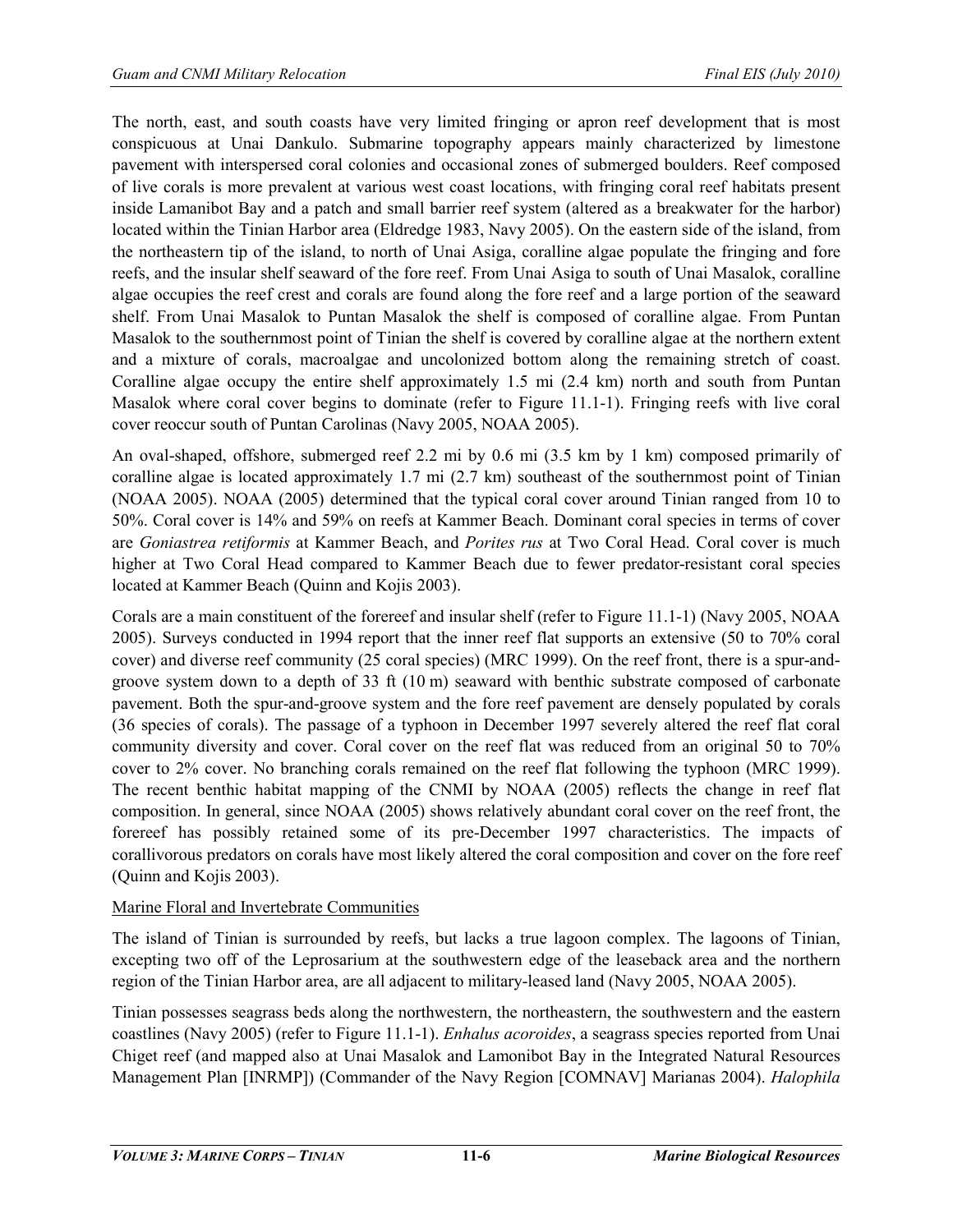*minor* and *Halodule uninvervis* are found within the area encompassed by the Tinian Harbor (CNMI CRMO 2009).

No mangrove forests are located on Tinian and are restricted to Saipan within the CNMI.

As described above, Unai Chulu, Unai Babui, and Unai Dankulo are three small beaches with nearshore reefs located within ROI. These beaches, along with Tinian Harbor, have been evaluated for amphibious training landing exercises, and although are not currently part of the proposed action, are addressed in this EIS. Unai Chulu and Unai Babui are located on the northwestern side of Tinian and Unai Dankulo on the east side of the island, north of Puntan Masalok. A narrow fringing reef composed of coralline algae borders the carbonate sand beaches of Unai Chulu and Unai Babui (refer to Figure 11.1-1) (Navy 2005, NOAA 2005, Marine Corps 2009). Shore access to the ocean is limited to a few steep trails in fissures along the cliffs. In most places along this coast, no reef flats exist; instead the substratum drops quickly from the cliff base to a depth of about 23 ft (7 m) into steep spur and groove formations characterized by high benthic species diversity and ample fish habitat (Oceanit 2006).

Corals are discussed in the EFH section, below. Marine Corps (2009) provides the following algae and non-coral invertebrate information unless otherwise stated:

## *Unai Chulu*

Landward of the fringing reef is a reef flat in a water depth of 1.6 ft (0.5 m). Within 66 ft (20 m) seaward of the shoreline, the reef flat substrate includes sand, rubble, and outcrops of a fossil reef.

Live cover in the inner reef flat is mostly composed of turf algae and the red crustose coralline alga *Hydrolithon onkodes*, reportedly accounts for 56% of the observed algae. Forty-eight genera of marine algae were identified on the reef flat, comprising 76.85% of the cover. This was reported as the highest percent cover of the three beaches evaluated.

Thirty-nine genera of algae were identified at the Unai Chulu reef slope. The dominant species included red crustose coralline algae (*Hydrolithon onkodes, Lythophyllum pygmaeum,* and *Pneophyllum conicum)*  and accounted for 49% of the observed marine algae on the reef slope. Turf alga, *Halimeda gracilis*, was also a major component of the community. Alga taxa richness was reported to positively correlate with depth, as deeper sites had higher richness than shallower sites. Green algae (*Halimeda*) was not present at sites shallower than 16 ft  $(5 m)$ , but were represented at deeper survey locations by up to five species. Algal cover on the reef bottom did not change with depth.

The Unai Chulu reef flat was represented by 28 taxa in five phyla of non-coral macro-invertebrates. Echinoderms and tube worms were the most commonly observed with echinoderms accounted for 83% of the invertebrates.

The Unai Chulu reef slope contained nine observed taxa in six phyla. Echinoderms, along with mollusks and polychaetes accounted for over 95% of all observed non-coral invertebrates on the reef slope. No spatial pattern in overall taxa richness or density was observed for either the Unai Chulu reef flat or reef slope.

#### *Unai Babui*

The reef morphology off Unai Babui is similar to that of Unai Chulu except that the spur-and-groove system was more developed at Unai Babui (MRC 1999). The short, narrow reef flat ranges in depth from zero to approximately 7 ft (2 m) and the reef crest is shallow, except where cut perpendicularly by deeper channels in the reef. This channel was reported to have a high density of coral colonies.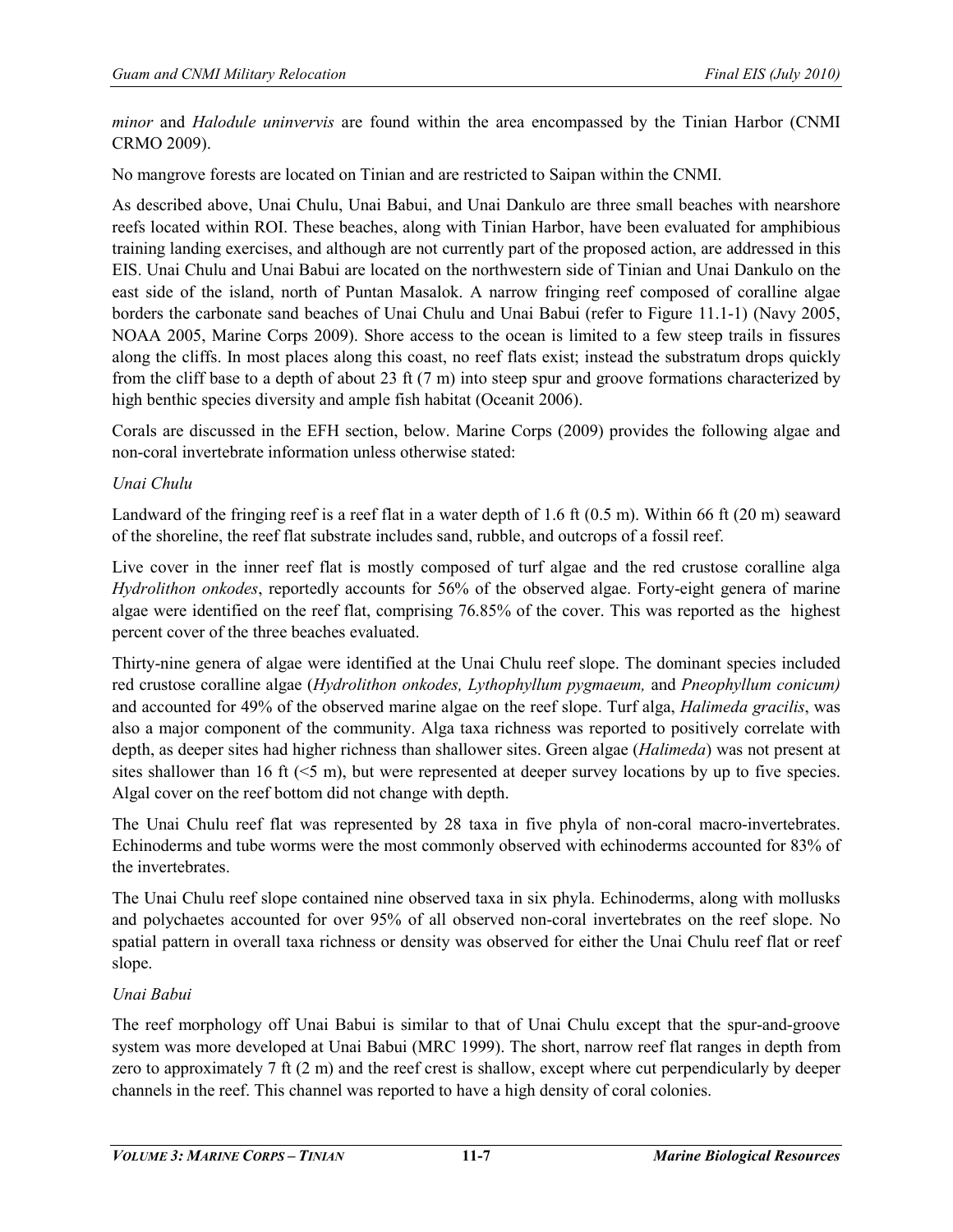The Unai Babui reef flat was reported to contain approximately 24 genera of marine algae. The green alga *Caulerpa cupressoides*, foraminiferan *Baculogypsina sphaerulata*, and brown alga *Turbinaria ornata*  were the dominant species, accounting for approximately 32% at the reef flat Uani Babui reef flat site. Percent cover was reported to be high variability, suggestive of a heterogeneous algal community.

The Unai Babui reef slope was reported to have 42 genera of marine algae. The encrusting red (Rhodophyta) coralline alga *Hydrolithon onkodes* accounting for 21% of the alga cover at most sites. The reef slope algal community was dominated primarily by three alga, *H. onkodes*, turf algae, and another encrusting red coralline alga, *Lithophyllum pygmaeum*, accounting for 49% of the algae observed on the Unai Babui reef slope. No trend was reported apparent from south to north on the reef slope for either the number of taxa or density. Deeper sites were reported to have higher algal cover and greater taxa richness than shallower sites.

Tube worms, the sea cucumber *Holothuria atra*, and the cone snail *Conus flavidus* accounted for 69% of the observed non-coral invertebrates within the 22 taxonomic groups identified.

The Unai Babui reef slope non-coral community was more diverse than the reef flat community, comprised of 90 taxa in seven phyla. The three most common phyla included Echinodermata, Polychaeta, and Mollusca, which accounted for 93% of all individuals; Echinoderms accounted for over 50%.

## *Unai Dankulo*

Unai Dankulo, also know as Long Beach, is the location of Tinian's largest beach and an area of reef designated as a coral area of special significance by NMFS (refer to Figure 11.1-1). A fringing reef borders the white carbonate beach. It is fronted by a large reef flat that extends approximately 1,300 ft (400 m) off shore and varies in depth from zero to 7 ft (2 m). Except where cut by deeper channels, the Unai Dankulo reef has a shallow crest that drops quickly to a depth of 23-33 ft (7-10 m).

The Unai Dankulo reef flat had 35 genera of marine algae. Algal cover on the reef slope and reef flat were reportedly similar, but the composition of the communities differed. The reef flat contained mostly turf algae and red coralline algae (primarily *Pneophyllum conicum* and *Hydrolithon onkodes*). The foraminiferan *Baculogypsina sphaerulata*, was also common.

In contrast, 53 genera of marine algae were found on the Unai Dankulo reef slope. This was primarily red coralline algae, including *H. onkodes*, *P. conicum*, and *Lithophyllum pygmaeum*, and turf algae. Deeper sites tended to have more diversity than shallower sites. Shallower sites had a lower diversity of green algae (*Chlorophyta*).

On the Unai Dankulo reef flat, there were 28 taxa in 4 phyla of non-coral macro-invertebrates observed. Echinoderms accounted for 85% with two echinoderm taxa, *Echinothrix diadema* and *Holothuria atra* the most commonly observed. *E. diadema* accounted for 61% of all non-coral invertebrates.

The Unai Dankulo reef slope had a reported 104 taxa in 6 phyla. The Unai Dankulo reef slope had a relatively even distribution of organisms compared with other areas surveyed. Echinoderms were the most dominant phyla on the reef slope, accounting for 48% of all observed. Sponges and Bryozoans were rare in the community. No spatial pattern in overall density was reported for either Unai Dankulo reef flat or reef slope non-coral invertebrate communities. However, a significant negative correlation between depth and taxa richness was reported on the reef slope.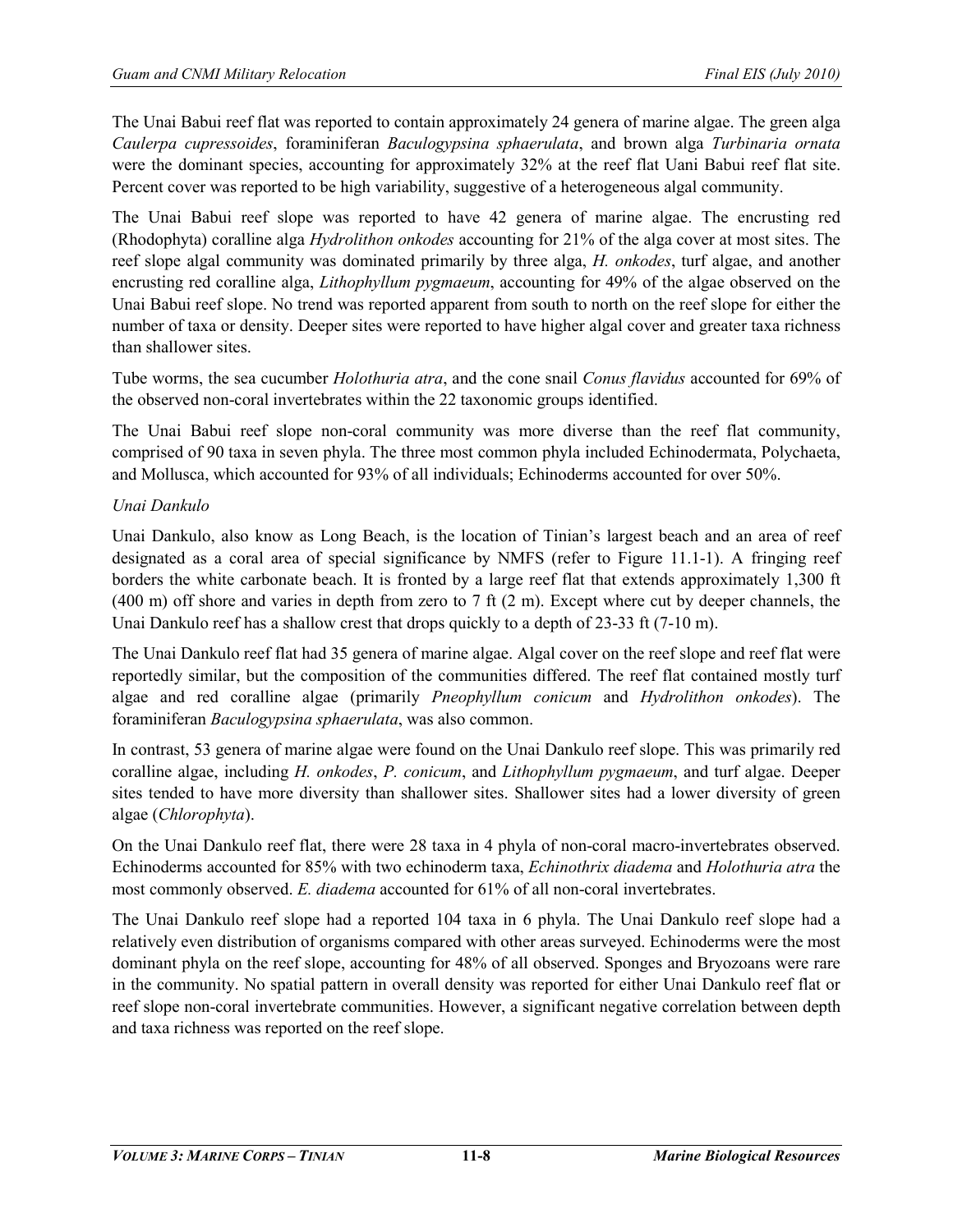## *Tinian Harbor*

Tinian Harbor is a small commercial port located in a large sheltered embayment on the southwest coast of Tinian (refer to Figure 11.1-1). The harbor consists of an entry channel and basin dredged to 26-33 ft (8-10 m) fronting the main quay and a shallower lagoon-like area to the northwest. This portion of the harbor is 16 ft (5 m) deep with piers for smaller crafts. A rock and metal breakwater along the reef flat margin provides protection from wave action and ocean swell. The harbor bottom near the small boat piers is mostly sand with patches of coral.

Tinian Harbor was reported to have 21 taxa in 16 genera of marine algae at the sites surveyed. The most common algae at the sites were: the green alga *Halimeda opuntia*; the brown algae *Dictyota* sp. and *Padina* sp.; and "fleshy" coralline algae reportedly occurring in more than a third of all quadrats surveyed. The reported relative abundance estimates for each taxa had high variability is suggestive of a heterogeneous algal community.

The Outer Harbor reportedly contained 22 genera of marine algae. Algal abundance was relatively higher outside vs. inside the harbor. It was reported that crustose coralline algae occurred in nearly three-quarters of all quadrats and, along with "fleshy" coralline algae, were the dominate taxa on the Outer Harbor reefs. Outer Harbor reefs showed less variability in algal cover the Inner Harbor sites. The most common algae observed during the CRED Rapid Ecological Assessment (REA) was the algae in the genus *Amphiroa*, turf algae, and *Cyanobacteria.*

Coral reef formations found off the Tinian Harbor included barrier reefs, fringing reefs, and a broad shelf area 305-ft [1,000-m]) wide (Eldredge 1983, NOAA 2005). The largest amount of coral cover on Tinian is found along the outer edges of the reef (forereef and terrace) (Navy 2005). Fringing and fore reefs less than 61-ft (200-m) wide occur immediately next to the western shoreline of Tinian.

#### 11.1.4.2 Essential Fish Habitat

Information on EFH is provided in Volume 2, Chapter 11, Section 11.1.4, Guam Regional Environment, and is applicable to Tinian and CNMI. Island-specific information in addition to that section is provided below for EFH. Tinian is within the jurisdiction of the WPRFMC, which has designated the marine waters around Tinian as EFH, and adopted a precautionary approach to EFH designation due to the lack of scientific data (WPRFMC 2009a). Table 11.1-3 summarizes and Figure 11.1-2 depicts the EFH and Habitat Area of Particular Concern (HAPC) designations for Tinian. EFH for Coral Reef Ecosystem Management Unit Species (CREMUS) is the EFH type with the most Management Unit Species (MUS) in the waters of Tinian, and includes all the waters and habitats at depths from the sea surface to 328 ft (100 m) extending from the shoreline (including state and territorial lands and waters) to the outer boundary of the Exclusive Economic Zone (refer to Volume 2, Chapter 11 for a detailed description). HAPC within submerged lands around Tinian includes seamounts and banks to depths of 3,281 ft (1,000 m), escarpments and slopes between 131 and 919 ft (40 and 280 m), bottom habitat down to depths of 328 ft (100 m) (Table 11.1-3). Refer to Section 11.1.4.2 and the FEP for Mariana Archipelago (WPRFMC 2009a) for a description of the FEP and detailed listing of all FEP MUS.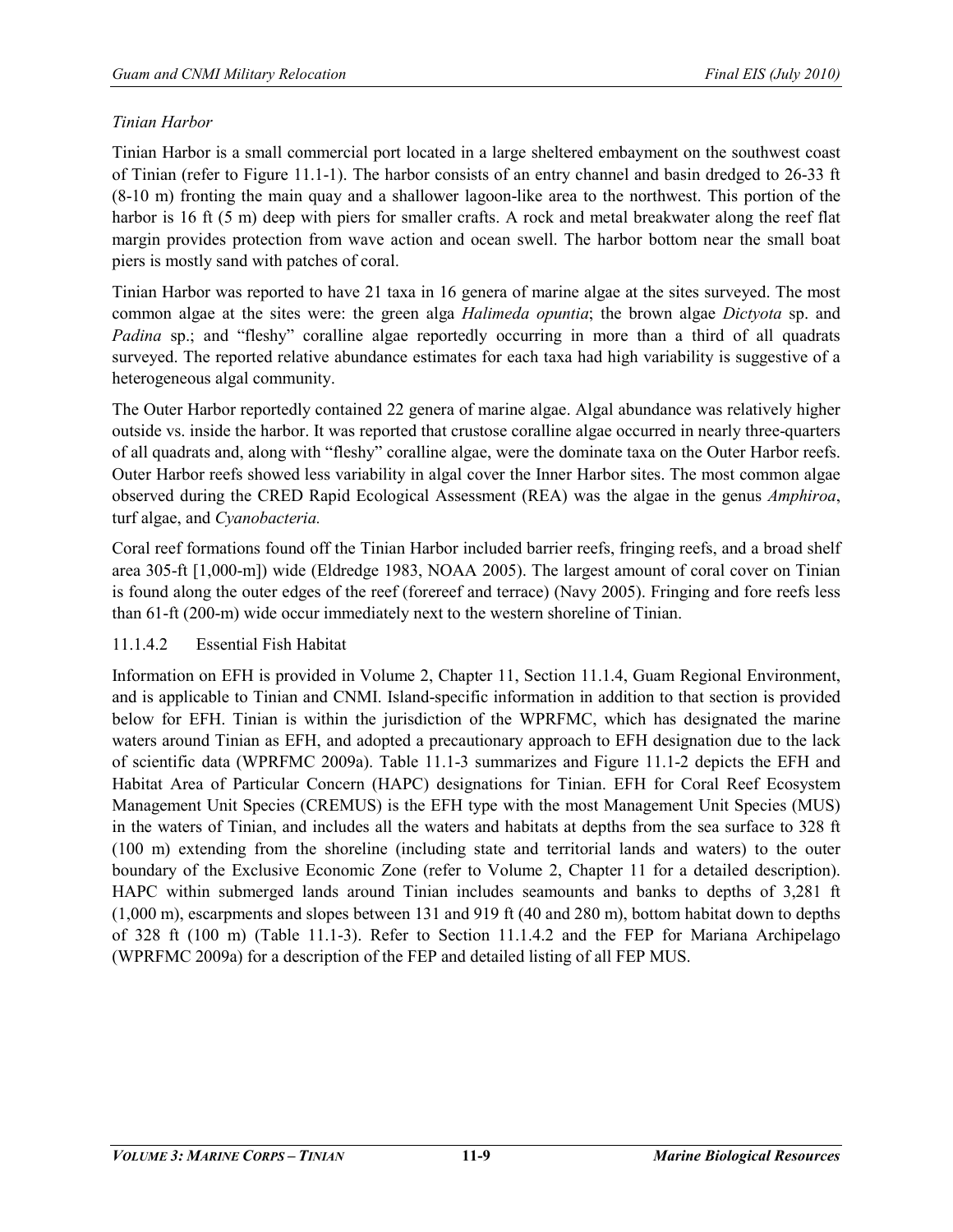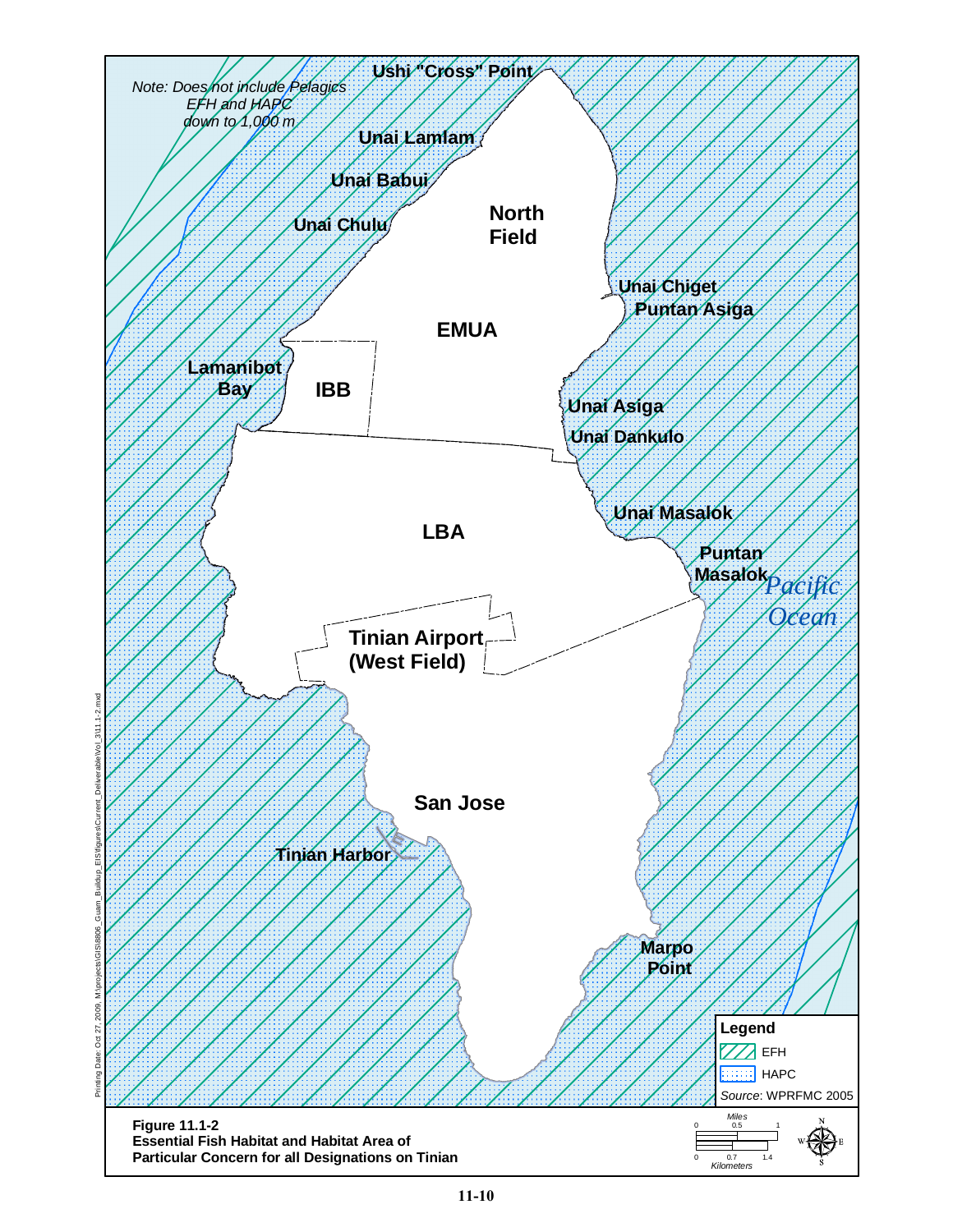| <b>FEP MUS</b><br>Group  | <b>EFH</b><br>(Juveniles and Adults)                                                 | EFH<br>(Eggs and Larvae)                                                        | <b>HAPC</b>                                                                                                                          |
|--------------------------|--------------------------------------------------------------------------------------|---------------------------------------------------------------------------------|--------------------------------------------------------------------------------------------------------------------------------------|
| Coral Reef<br>Ecosystems | Water column and benthic<br>substrate to a depth of 328 ft<br>$(100 \text{ m})$      | Water column and benthic<br>substrate to a depth of 328 ft<br>$(100 \text{ m})$ | All MPAs identified in an FEP,<br>all Pacific Remote Island Areas<br>(PRIAs), many specific areas of<br>coral reef habitat (see FEP) |
| <b>Bottomfish</b>        | Bottomfish: Water column and<br>bottom habitat down to 1,312 ft<br>$(400 \text{ m})$ | Bottomfish: Water column<br>down to 1,312 ft (400 m)                            | Bottomfish: All escarpments<br>and slopes between 131-919 ft<br>$(40-280 \text{ m})$                                                 |
| Crustaceans              | Bottom habitat from shoreline to<br>a depth of $328 \text{ ft} (100 \text{ m})$      | Water column down to 492 ft<br>$(150 \text{ m})$                                | None                                                                                                                                 |
| Pelagics                 | Water column down to 3,281 ft<br>$(1,000 \text{ m})$                                 | Water column down to 656 ft<br>$(200 \text{ m})$                                | Water column above seamounts<br>and banks down to 3,281 ft<br>$(1.000 \text{ m})$                                                    |

| Table 11.1-3. Tinian Essential Fish Habitat and Habitat Area of Particular Concern |
|------------------------------------------------------------------------------------|
|------------------------------------------------------------------------------------|

*Note*: All areas are bounded by the shoreline and the outer boundary of the EEZ, unless otherwise indicated. MPA = marine protected area

*Source*: WPRFMC 2009a.

EFH for at least one life stage of a managed species group extends from the shoreline to the outer extent of the Exclusive Economic Zone from the surface to a water depth of 3,281 ft (1,000 m) and includes bottom habitat to a depth of 1,312 ft (400 m).

HAPC within submerged lands around Tinian includes seamounts and banks to depths of 3,281 ft (1,000 m) and escarpments and slopes between 131 and 919 ft (40 and 280 m) (refer to Table 11.1-3). Refer to Section 11.1.4.2 and the FEP for Mariana Archipelago (WPRFMC 2009a).

The Division of Fish and Wildlife is the Commonwealth-level agency that is in charge of designating and overseeing marine managed areas in the CNMI. The Protected Areas Program of the Division of Fish and Wildlife has identified six sites as MPAs; five occur around the island of Saipan, and one on Rota. Tinian has a limited take zone being proposed for its coastal waters. The Tinian Fish Reserve, proposed in 2003 under the CNMI House Bill #13-110, is still under debate. No specific HAPC site is identified at Tinian.

Data compiled from both the CNMI Marine Monitoring Team (MMT) (2008) and NOAA (Brainard 2008) show within site variability by depth for coral reef organisms. Trends found elsewhere in the Marianas suggest that reef flat communities would be less diverse than adjacent forereef slope communities and more heterogeneous in their distribution (NOAA 2008).

The CNMI, Coastal Resource Management Office (CRMO) has received a Proactive Species Conservation Grant through NOAA's Office of Protected Resources to study the distribution of the NMFS species of concern (SOC), Napoleon wrasse (*Cheilinus undulatus*) and NMFS candidate species, the bumphead parrotfish (*Bolbometopon muricatum*) around Saipan, Tinian, Rota and Agijuan. These fish are also designated EFH CREMUS. With a better understanding of population numbers and habitat use, CRM hopes to develop a set of management plans for these species. Currently, there are no documented observations of these SOCs on Tinian (NOAA 2005, CNMI MMT 2008, Brainard 2008).

# Coral Reef Communities

Marine Corps (2009) provides the following coral and coral reef community information for marine areas around Tinian unless otherwise identified, which is relevant for the EFHA.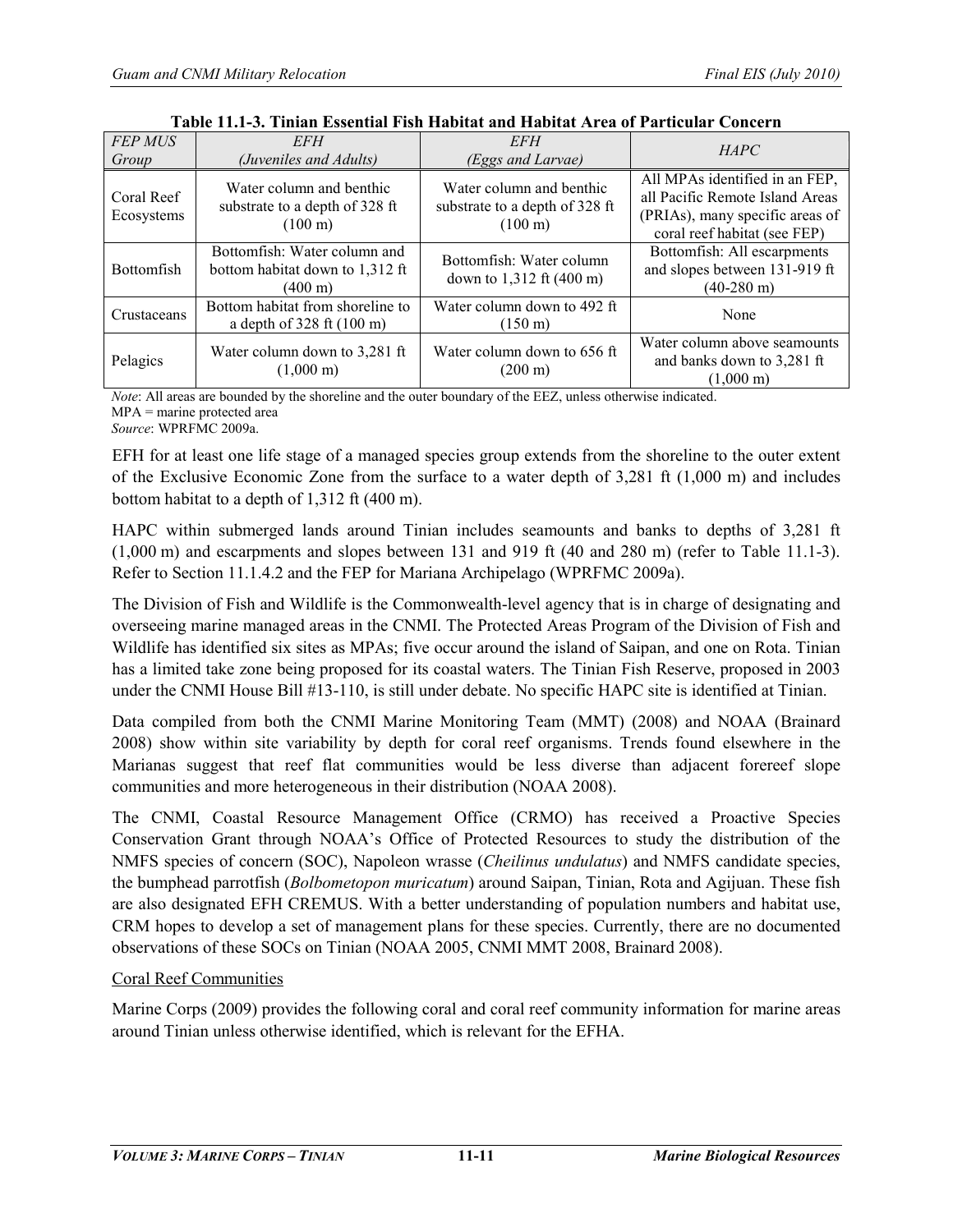#### *Unai Chulu*

The Unai Chulu reef flat reportedly contained 15 coral species in seven genera. The coral genus *Acropora*  was the most common, resulting from high *Acropora verweyi* densities at one site location. This site had high densities of *Leptastrea purpurea* in a transitional area between the reef flat and the reef slope. Other than this transition area, there is no apparent variability in the reef flat coral data.

The coral community on the Unai Chulu reef slope is diverse with at least 79 species in 24 genera. It appears to be a typical spur and groove coral community, and is dominated primarily by species of the genera *Goniastrea*, *Favia*, and *Galaxea*, which accounted for 52% of all observed colonies.

No trend was reported from reef slope for either the number of taxa or density. However, a correlation with depth was reported as the lower taxa richness and colony densities were reported on the shallower reef slope sites. Certain types of coral – *Pocillopora*, *Acropora*, and *G. retiformis* – were more prevalent at shallower sites, while other types – *Platygyra varians*, *L. purpurea* and *Favia* (*F. matthaii* and *F. stelligera*) – were less prevalent. Corals varied widely in size on the reef flat and reef slope.

#### *Unai Babui*

The Unai Babui reef flat had three coral colonies records of a single coral, *Porites lutea*. There appeared to be a gradual change in coral abundance and richness, with higher diversity and coral colony density on the southern end. Survey sites to the south of the beach were not performed due to the rough sea conditions; however these reef flat areas appeared to have better developed coral communities. The coral community on the Unai Babui reef slope had 71 species in 28 genera. The community appeared to be indicative of a typical spur and groove coral community, with *Favia* and *Goniastrea* corals accounting for nearly half of all observations.

No trends were reported on the reef slope for either the number of taxa or coral densities, however, a correlation with depth was observed. Shallower sites (i.e. closer to the reef crest/flat) tended to have lower taxa richness and colony density of *Goniastrea retiformis*, *Favia matthaii* (complex), and *Galaxea fascicularis.* This community was thought to be transitional between the spur and groove community found at the deeper survey sites and the reef crest and reef flat community. Corals colonies showed a wide range of sizes. Of the coral colonies observed on the reef slope, 57 percent were reported to be  $\leq 2$  in (5) cm) in diameter and 96% of coral colonies were <8 in (20 cm) in diameter. There were three coral colonies observed that measured approximately 80 cm. Considering the low density of coral colonies on the reef flat, size data were not examined for this zone.

#### *Unai Dankulo*

The Unai Dankulo reef flat reportedly had the highest coral density and richness of all the reef flats surveyed. The dominant corals included *Favia matthai* (complex) and *Goniastrea retiformis*, each accounting for 21% of the observed corals. Four species of *Acropora* were observed at multiple sites on the Unai Dankulo reef flat, in contrast to the Unai Babui and Unai Chulu reef flats. Two possible explanations include: 1) the extended reef flat at Unai Dankulo may have provided safe opportunity to survey areas nearer the reef crest where *Acropora* was present, and/or 2) the Unai Dankulo reef flat community is influenced by different environmental factors than the other reef flats.

The coral community on the Unai Dankulo reef slope was composed of 80 species in 24 genera, the highest richness found for a single area in this study. The dominant coral taxa on the reef slope were *F*. *matthai* (complex) and *G. retiformis*, comprising 22% and 16% of the corals, respectively. These relative contributions to the coral community were similar to those reported on the reef flat, and highlight greater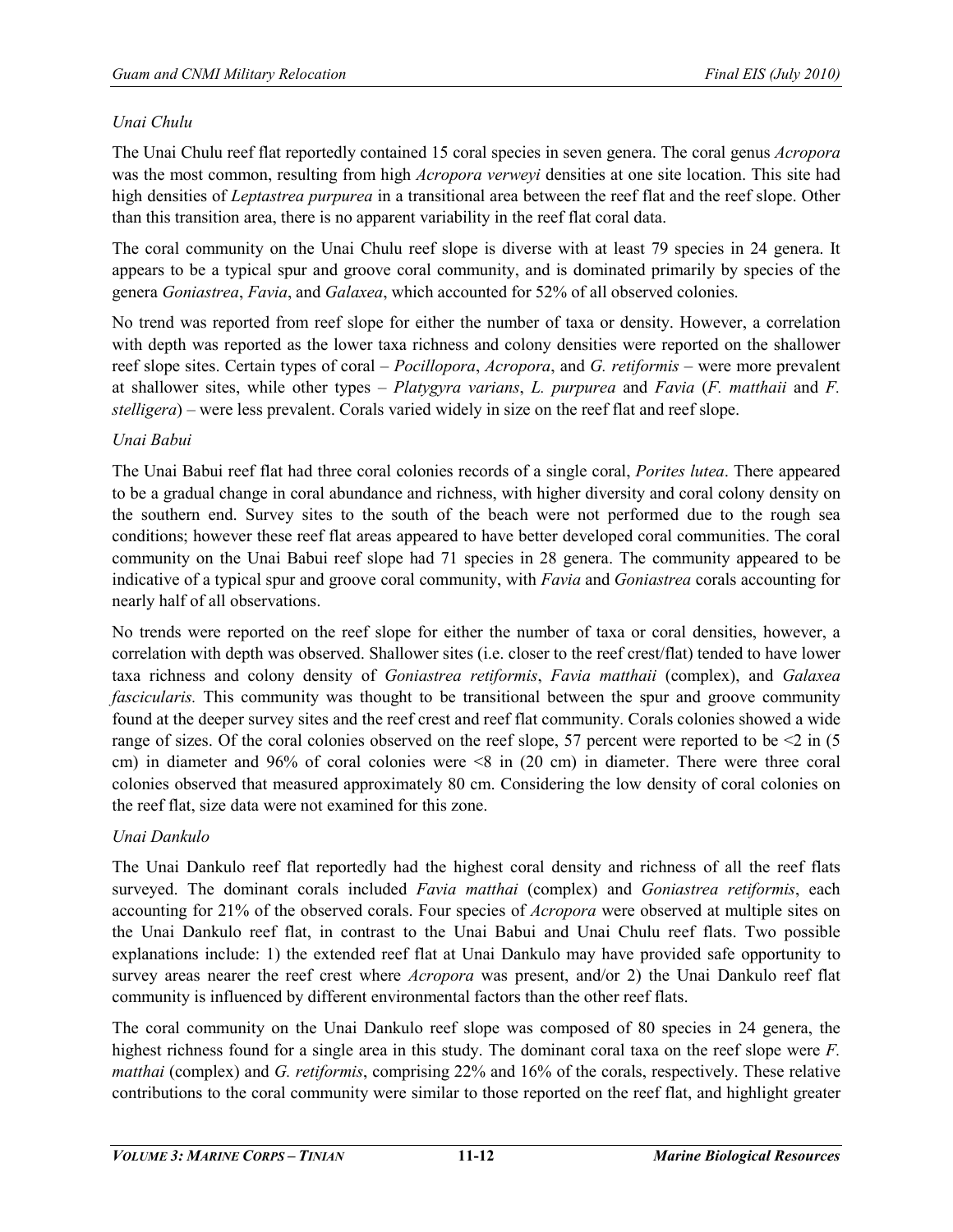similarity between the Unai Dankulo reef flat and slope than was seen at either Unai Babui or Unai Chulu.

Coral diversity tended to increase with depth on the reef slope. The deeper sites had more occurrences of *Acropora*, *Cyphastrea*, and *Montipora*. However, there was no observable relationship between depth and coral colony density.

Coral colonies varied widely in size on both the reef flat and reef slope. On the reef flat, coral colonies tended to be more evenly distributed among the size classes than those observed at Unai Chulu (insufficient corals were measured on the Unai Babui reef flat for comparison). Coral colonies  $\leq 2$  in (5) cm) in diameter comprised 43% of all colonies on the Unai Dankulo reef flat, compared to 67% at Unai Chulu. Two coral colonies >40 in (100 cm) were measured on the reef flat transects. A similar trend in coral colony size frequency was observed on the reef slope. Coral colonies  $\leq 2$  in (5 cm) in diameter comprised 51% of all colonies on the Unai Dankulo reef slope, with many colonies occupying larger size classes.

## Finfish Communities

Marine Corps (2009) provides the following finfish community information for marine areas around Tinian unless otherwise identified.

## *Unai Chulu*

There were 15 finfish families, comprised of 45 species, recorded on the Unai Chulu reef flat. Damselfish and wrasses were the most common accounting for 93% of all fish observed on the reef flat. The numerically dominant damselfish contributed relatively little to the fish biomass. Wrasses and surgeonfish contributed the most to fish biomass on the reef flat. The reef slope contained 33 finfish families consisting of 167 species. As on the reef flat, damselfish and wrasses were the most numerous fish, accounting for 59% of all finfish counts. Silversides were also numerically abundant on the reef slope, but they were patchily distributed; large schools ( $>$ 200 individuals/100 m<sup>2</sup>) were reported at 12% (2 of the 17) of the reef slope sites. Again, both damselfish and silversides contributed relatively little to the fish biomass; surgeonfish contributed the most to fish biomass on the reef slope. The highest density of large fish (>8 in length [>20 cm]) was highest on the Unai Chulu reef slope. Surgeonfish and parrotfish families were the most abundant. Napoleon wrasse and bumphead parrotfish were not seen at Unai Chulu, and sharks and rays were rare. Only one white tip reef shark (*Triaenodon obesus*) was observed.

On the whole, fish and invertebrate taxa richness on the reef slope was reported to be 3.8 times that of the reef flat. The opposite was true for the algal community, which was richer on the reef flat compared to the reef slope. No consistent pattern was reported for algae, coral, fish, and non-coral invertebrates. Algal cover on the reef bottom was similar between the reef flat and reef slope. There was a greater density of non-coral invertebrates' reef flats, but the opposite was true for fish biomass and coral densities.

# *Unai Babui*

At Unai Babui, 12 finfish families comprised of 35 species were observed on the reef flat. Damselfish and chubs were the most common, accounting for over 92%. However, a few large surgeonfish present at two survey sites made them the dominant contributor to fish biomass. Fish on the reef flats displayed high spatial variability. Schooling surgeonfish occurred over large areas of the reef and were reported observed within one third of the reef flat transects. The other commonly observed fish taxa tended to have more uniform distributions. Twenty nine fish families consisting of 148 species were observed on the Unai Babui reef slope. The most numerous fish on the reef slope were silversides and damselfish. These two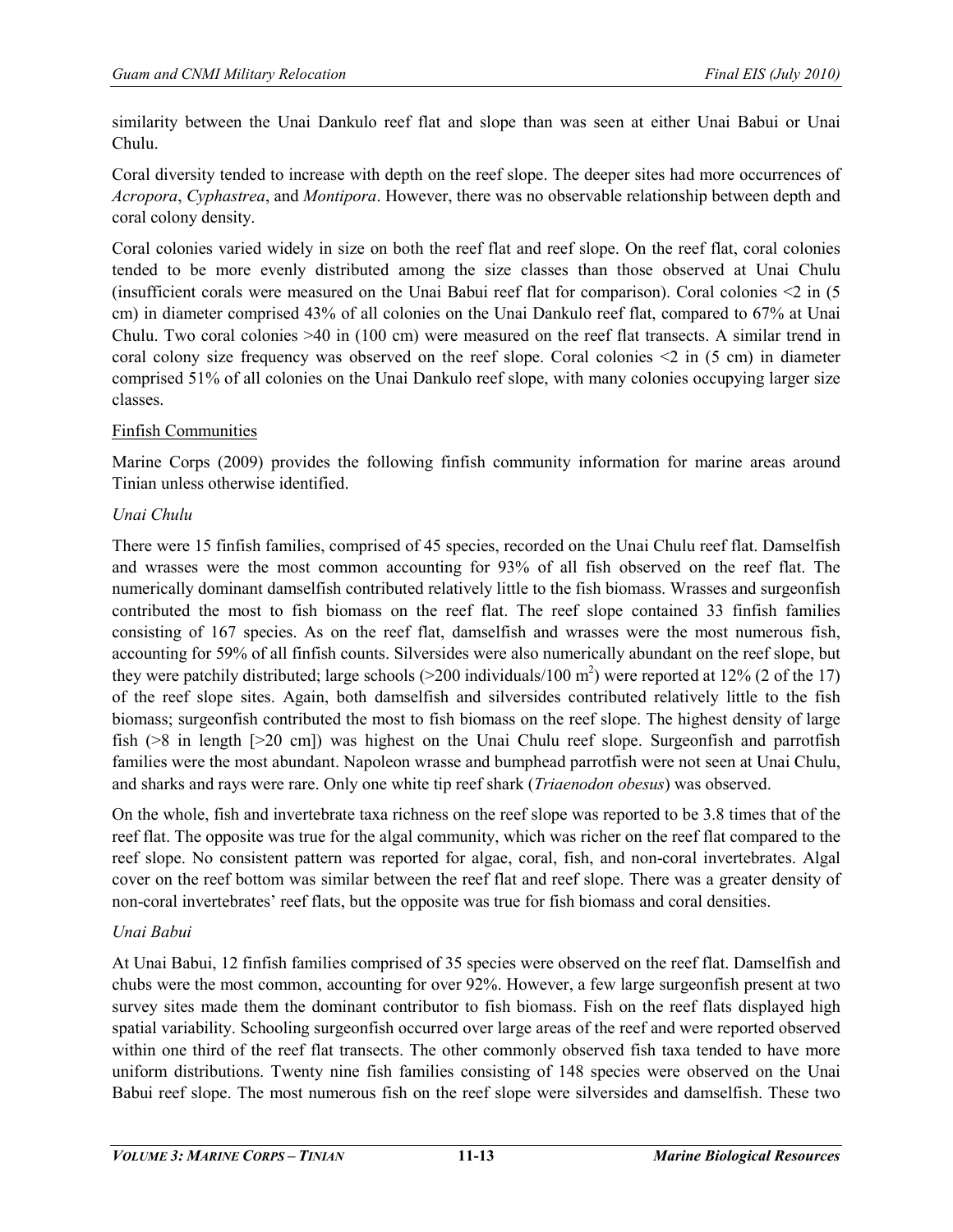families accounted for over 69% of the observed reef fish density on the reef slope, but they accounted for only about 6% of the observed biomass. However, high variability in silverside density (2,400 silversides/100  $\text{m}^2$  at one survey site) skewed the reported results. When silversides were excluded from the estimation, the average density of reef fish dropped, and damselfish and wrasses accounted for 82% of all observed individuals. However, the larger bodied surgeonfish and wrasses, accounted for over 50% of the biomass. Large finfish were relatively rare. The most common finfish, surgeonfish followed by parrotfish, averaged >8 in (>20) cm in length. No sharks or rays were observed at this site. The Napoleon wrasse and bumphead parrotfish were also not reported during Unai Babui transects.

## *Unai Dankulo*

Seventeen families of fish comprised of 63 species were observed on the Unai Dankulo reef flat. While damselfish and wrasses were reported to be the most numerous finfish (57% and 34%), wrasses and parrotfish contributed the most to biomass at 49% and 25% of the total finfish biomass, respectively, on the reef flat. On the reef slope, there were 28 finfish families, consisting of 140 species reported at Unai Dankulo. The most numerous finfish were silversides and damselfish, accounting for over 65% of all observed individuals on the reef slope. However, schooling silversides as seen at Unai Babui, had a patchy distribution (2000 silversides/100  $m<sup>2</sup>$  at one survey site) and skewed the overall density estimate. When silversides are excluded from the overall density computation, the average density of reef fish dropped, and damselfish and wrasses then account for 70% of all observed individuals. The numerically dominant damselfish; however, contributed only about 5% of the observed reef slope fish biomass. Surgeonfish and parrotfish contributed the most to fish biomass at 42% and 15% of the total, respectively. Large fish ( $>8$  in length [ $>20$  cm]) were more common on the Unai Dankulo reef slope that at other beach areas. Surgeonfish and parrotfish, were the most abundant families, with only two other fish families, wrasses and snappers (Lutjanidae), represented in this category. No sharks or rays were observed at Unai Dankulo. The Napoleon wrasse and bumphead parrotfish were also not seen at Unai Dankulo.

#### Summary

Benthic survey data from the CNMI MMT (2008) and NOAA CRED (Brainard 2008) as summarized by Marine Corps (2009) were used to compare the coral reef communities among the three northern beaches. For the purposes of assessing EFH resources at the various Tinian sites, these survey data are described below.

The quadrat data in the form of percent reef bottom cover of all sessile organisms showed that Unai Chulu and Unai Babui were similar in cover, where Unai Dankulo was significantly different from both. Both sessile and finfish species showed a significant windward-leeward difference in their biomass by taxa. As with the benthic community, there was considerable finfish species overlap observed at the three survey areas and the observed difference was attributable to small shifts in species composition among the many observed.

Corals from the genus *Favia* were the dominant species reported for the CNMI MMT at Unai Chulu and Babui monitoring sites located at approximately 26 ft (8 m) in depth. The coral genera *Pavona* and *Montipora* are common at Unai Dankulo, but at Unai Babui, *Goniastrea* and *Platygra* are common. Echinoderms are dominant among non-coral invertebrates at the sites during all sampling years.

The most commonly observed coral genera during the NOAA CRED survey performed at Unai Chulu and Babui at depths of 40 ft (12 m), were *Favia*, *Astreopora*, and *Porties*. These genera are typically associated with spur and groove habitat in the Mariana Islands. Fish diversity was similar across all REA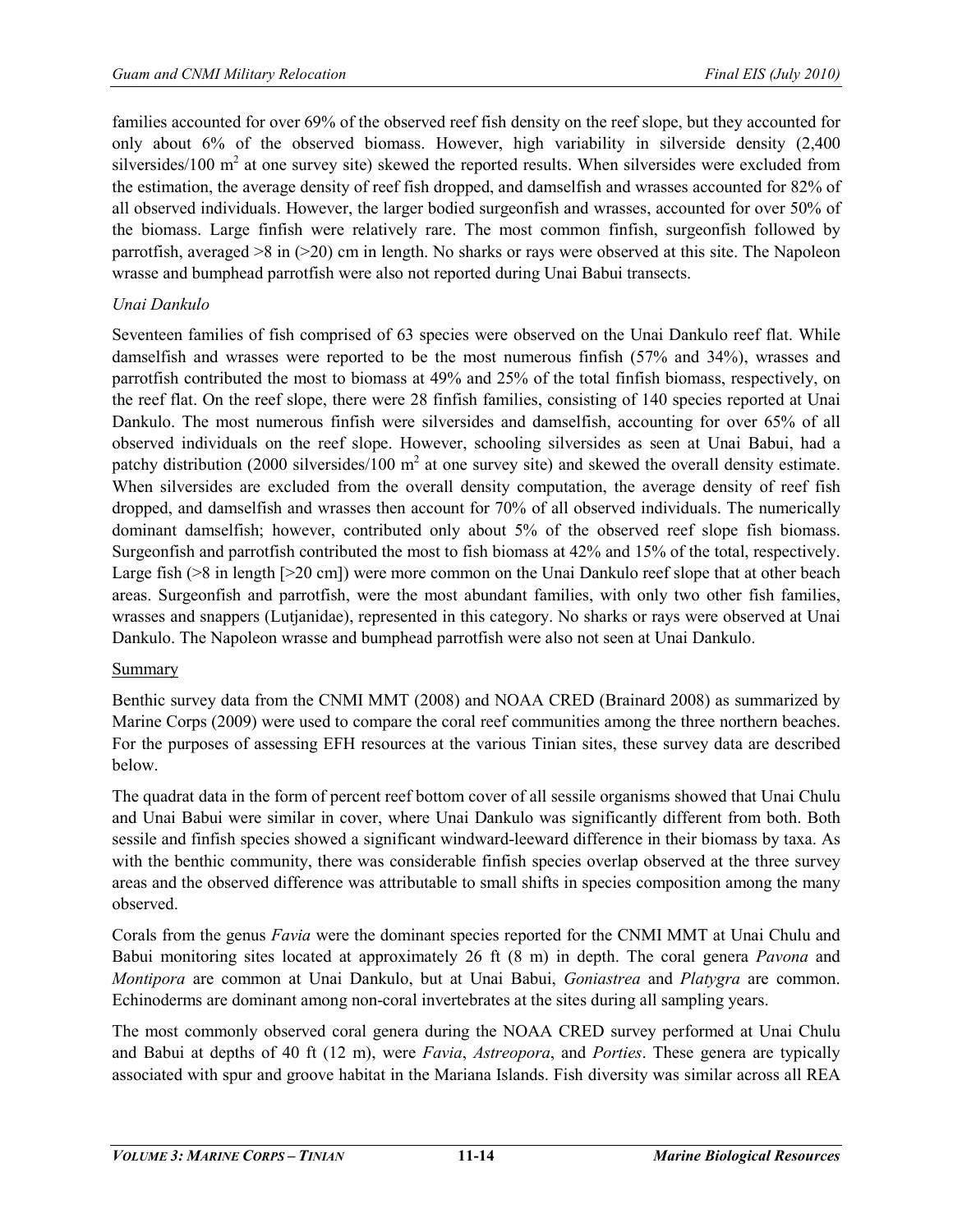sites, but abundance varied widely between years and by site. Surgeonfish, parrotfish, wrasses, and soldierfish dominated the northern REA sites.

The Unai Dankulo reef slope had 2.4 times the taxa richness of the reef flat, and had the highest overall taxa richness of any area surveyed. Densities of fish and corals were higher on the reef slope than the reef flat, but no trend was apparent for algal cover and non-coral invertebrate densities.

#### *Tinian Harbor*

There were 15 coral genera reported within the Inner Harbor; a single taxa, *Leptastrea purpurea*, accounted for 60% of the observed colonies and along with *Pocillopora damicornis* represented 72% of all observed colonies.

There were 27 coral genera reported from the Outer Harbor reefs, including the ocean side of the breakwater. While coral diversity was comparable to reef slope sites surveyed on the northern beaches, the coral density was lower. The coral community was not dominated by any single taxonomic group, however, *Goniastrea retiformis* accounted for 24% of all observed colonies. Coral colonies >16 in (>40 cm) accounted for 9% of the observed colonies. In contrast, coral colonies in the Inner Harbor were heavily skewed toward small size classes, with 62% of colonies <0.78 in (<2 cm) and 81% of all observed colonies being  $\leq$  2 in ( $\leq$ 5 cm).

The Inner Harbor had a rich fish community; 101 fish taxa in 28 families were found within Tinian's Inner Harbor. Damselfish and wrasses were numerically dominant, accounting for over 64% of all observed individuals. While parrotfish were less dominant numerically, they were the primary contributor to biomass, accounting for 32% of the fish biomass at Inner Harbor sites, over twice that attributable to any other fish family. Parrotfish and mullets were numerically the most commonly observed large fish in the Inner Harbor, but densities of large fish were lower at Inner Harbor than at Outer Harbor sites.

One hundred and twenty-eight fish species in 26 genera were found in the Outer Harbor. Three families, wrasses (26% of individuals), damselfish (26% of individuals), and surgeonfish (22% of individuals) accounted for the 74% of the fish observed in the Outer Harbor. These same families also contributed 64% to the overall fish biomass. Large fish were relatively rare; the most common fish 8 in (>20 cm) in length were parrotfish. However, large emperors and triggerfish were dominant in terms of biomass. A small school of barracuda was observed at one Outer Harbor site, but because they were small and rare at the Outer Harbor, they were not significant contributors to the fish biomass.

No sharks or rays were observed at Tinian Harbor. The Napoleon wrasse (designated a NMFS SOC and CREMUS) and bumphead parrotfish (designated a NMFS candidate species and CREMUS) were not seen in Tinian Harbor.

#### 11.1.4.3 Special-Status Species

As noted in Section 11.1.1.3, this section includes USFWS ESA-listed and candidate species and marine mammals not listed under ESA. The Napoleon wrasse is a NMFS SOC, and the bumphead parrotfish is a NMFS candidate species. Although these fish have not been reported to occur at Tinian, they are described in the EFH section, above. Detailed descriptions of all potentially affected special-status species, including life history information, are included in Volume 9, Appendix G.

The threatened green sea turtle and the endangered hawksbill sea turtle are the only two ESA-listed species that are anticipated to occur in the nearshore marine environment and adjacent beaches. The Navy, in cooperation with the USFWS and Guam Division of Aquatic and Wildlife Resources, monitors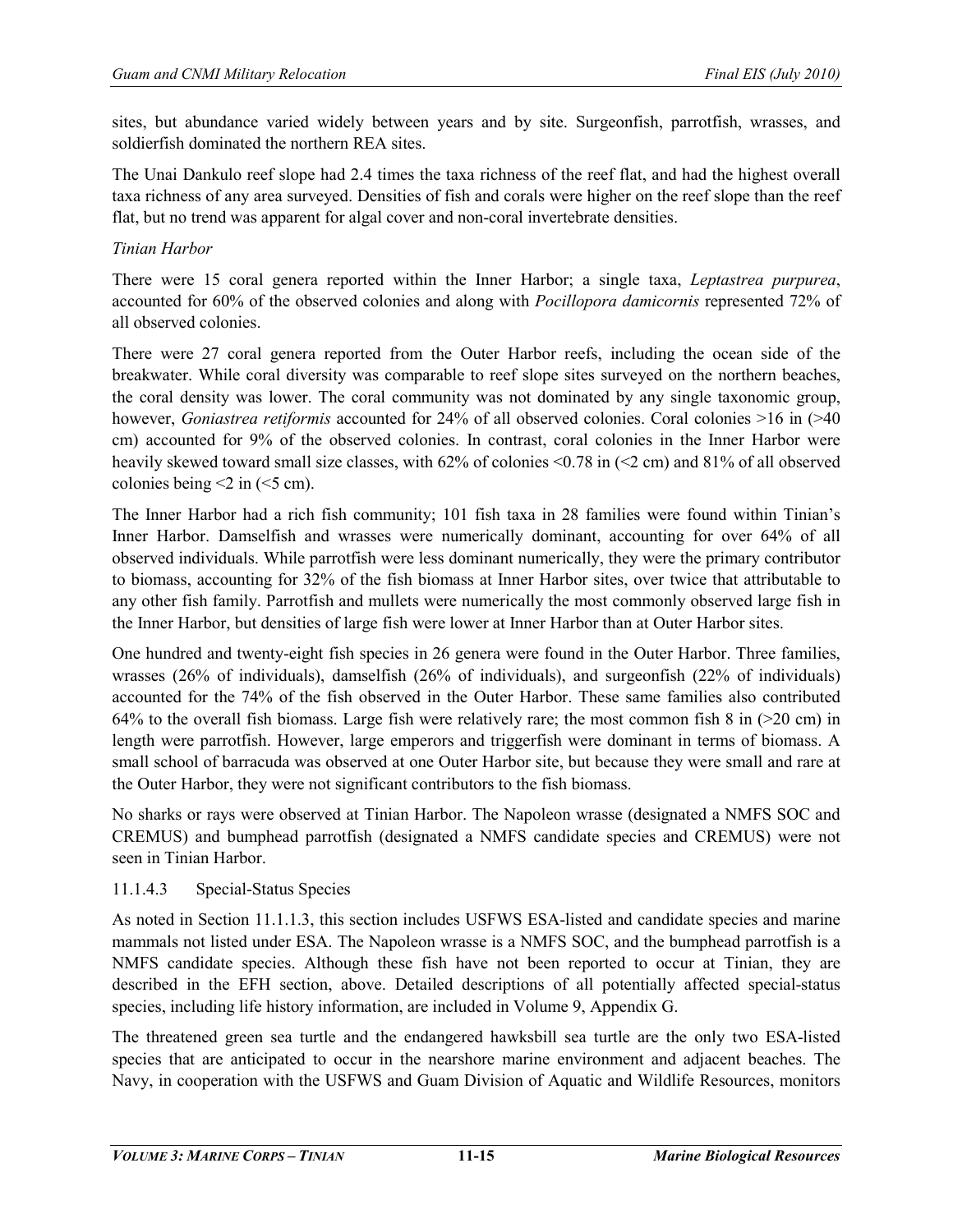for sea turtle nesting on Navy land throughout the sea turtle nesting season (April – July for the green sea turtle and January – March for the hawksbill sea turtle).

The spinner dolphin and common bottlenose dolphin are the only two marine mammals anticipated in the nearshore (<164-ft [50-m] isobath) ROI for the study areas (Navy 2005). Table 11.1-1 shows the specialstatus species that are addressed in this EIS.

Eighty-two coral species were identified as NMFS candidate species for potential listing, some of which occur in the ROI (NMFS 2010; WPRFMC 2009a). As candidate species are afforded no special protection, they would not be analyzed for potential impacts in this EIS; corals are considered EFH, so corals are considered in the EFH analysis.

The special-status species are briefly described below and in more detail in Volume 2, Chapter 11, Section 11.1.4.3. Information about these species, including status, habitat preferences, distribution, behavior, and life history can be found in Volume 9, Appendix G.

#### Green Sea Turtles

The threatened green sea turtle is by far the most abundant sea turtle found around Tinian. The green sea turtle occurrences are concentrated in nearshore waters of Tinian (Navy 2005). The number of green sea turtles inhabiting Tinian's nearshore environment is estimated to total approximately 800 turtles. Green sea turtle density at Tinian is estimated to be twice that of Saipan and nearly an order of magnitude greater than Rota, Aguijan, and FDM (Kolinski et al. 2004).

The green sea turtle nests on Tinian and all beaches reportedly support turtle nesting activities (Pultz et al. 1999). For successful nesting, green sea turtles require deep sand beaches with open ocean exposure and minimal disturbance. Beaches where green sea turtles have nested include Unai Masalok, Unai Dankulo, Unai Lamlam, Unai Babui, Unai Chulu, Unai Dunk Coke, Unai Barcinas, and Leprosarium Beach (COMNAV Marianas 2004). Green sea turtle nesting activity occurs as early as late January and ends in mid-July on most of Tinian's sandy beaches (Kolinski et al. 2001). The beaches that occur on Tinian are surveyed for sea turtle activity (i.e., crawls, nests, potential nests, body pits and hatching tracks) from February through August. Between 1999 and 2005, no nesting activity was noted in 2001 and 2003, while 2005 had the highest number of beach crawls (13) and the highest number of nests (6) (Kolinski et al. 2005). Nesting sea turtles are discussed further in the Terrestrial Biological Resources, Chapter 10.

#### Hawksbill Sea Turtles

The endangered hawksbill turtle has been sighted in the waters offshore, but is not known to nest on the island. The hawksbill sea turtle occur in nearshore waters of Tinian (Navy 2005).

#### Common Bottlenose Dolphin

There is no occurrence on record for this species in the Marianas, but this is within the known distribution range for the species. Bottlenose dolphins occur from the coastline to the  $6,562$  ft  $(2,000 \text{ m})$  isobaths (Navy 2005).

#### Spinner Dolphins

The spinner dolphin is expected to regularly occur all around Tinian (Navy 2005).

#### 11.1.4.4 Non-native Species

Marine organisms, pathogens, or pollutants may be taken up with ship ballast water (or attached to vessel hulls) and be transferred to a different location or ecosystem and cause harm to the receiving ecosystem.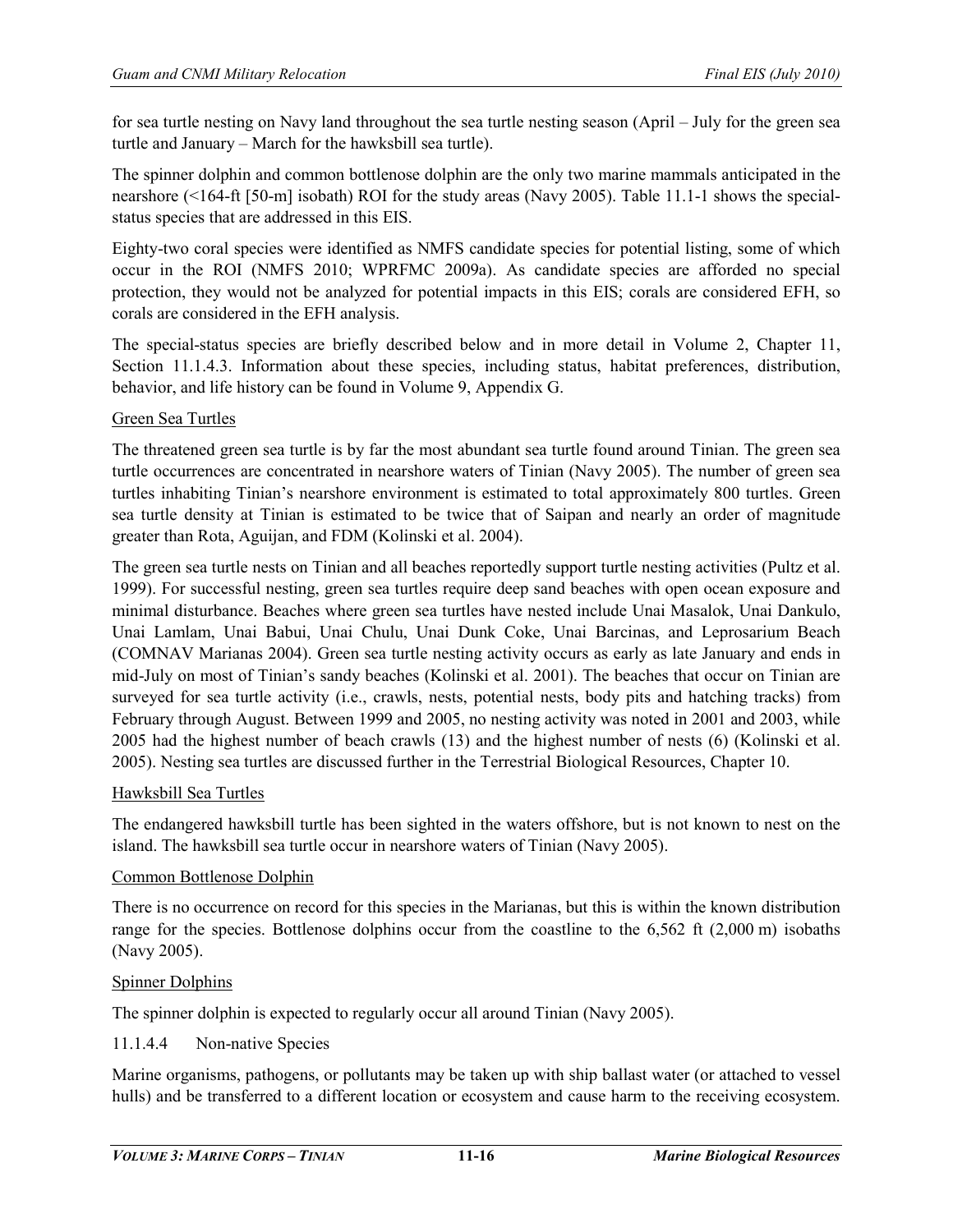These organisms and pollutants are in greater concentration within 6 km (3 nautical miles) of the coast (COMNAV Marianas 2007).

Information is limited for Tinian. However, U.S. Army Corps of Engineers (USACE) (2009) reports a new non-native species of algae described as *Gracilaria* that has been intentionally introduced into Tinian Harbor and that an abalone species has also been introduced. The Tinian Mayor's office, together with the Northern Marianas College Cooperative Research Extension & Education Services' staff, attended specialized training on abalone (*H. asinine*) nursery and grow-out culture and seaweed (*Gracilaria*) farming (NMC-CREES 2009).

Balazs et al. (1987) identified ten genera of algae that he considered to be preferred forage for green sea turtles in Hawaii, *Gracilaria* was listed as one of these algal species. *Gracilaria salicornia* is native to other parts of the Pacific and was introduced as a potential species for aquaculture in 1971 in Hawaii. It reproduces vegetatively and fish do not seem to prefer as forage. *Gracilaria* responds moderately to nitrogen, but once established, becomes very competitive. It exhibits 3-D growth form and is not limited by space (ANTSF 2009).

Most of the marine non-native species survey work, although limited, has been conducted in Apra Harbor and is discussed in Volume 2, Chapter 11.

A Micronesia Biosecurity Plan (MBP) is being developed to address potential invasive species impacts associated with this EIS as well as to provide a plan for a comprehensive regional approach. The MBP would include risk assessments for invasive species throughout Micronesia and procedures to avoid, minimize, and mitigate these risks. It is being developed in conjunction with experts within other federal agencies including the National Invasive Species Council, U.S. Department of Agriculture Animal and Plant Health Inspection Service, the U.S. Geological Survey, and the Smithsonian Environmental Research Center. The plan is intended to be a comprehensive evaluation of risks in the region, including all Marine Corps and Navy actions on Guam and Tinian and specifically those being proposed in this EIS. The DoN would implement applicable DoD portions of the plan and would collaborate with other government agencies and groups on full implementation of the plan throughout the region. Because some actions proposed in this EIS would occur prior to finalizing the MBP, interim measures are also proposed in this EIS to address invasive species that would supplement existing practices.

# **11.2** ENVIRONMENTAL CONSEQUENCES

# **11.2.1 Approach to Analysis**

# 11.2.1.1 Methodology

The methodology for identifying, evaluating, and mitigating impacts to marine biological resources was based on federal laws and regulations including the ESA, MMPA, Magnuson-Stevens Fishery Conservation and Management Act or Magnuson-Stevens Act (M-SA), Section 404(b)(1) Guidelines (Guidelines) of the Clean Water Act (CWA), and Executive Order (EO) 13089, *Coral Reef Protection*. Significant marine biological resources include all special-status species including species that are ESAlisted as threatened and endangered or candidates for listing under ESA, species protected under the MMPA, or species with designated EFH or HAPC established under the M-SA. The M-SA defines EFH as "...those waters and substrate necessary to fish for spawning, breeding, feeding, or growth to maturity." 'Waters' include aquatic areas and their associated physical, chemical, and biological properties that are used by fish. 'Substrate' includes sediment, hard bottom, structures underlying the waters, and associated biological communities. 'Necessary' means the habitat required to support a sustainable fishery and the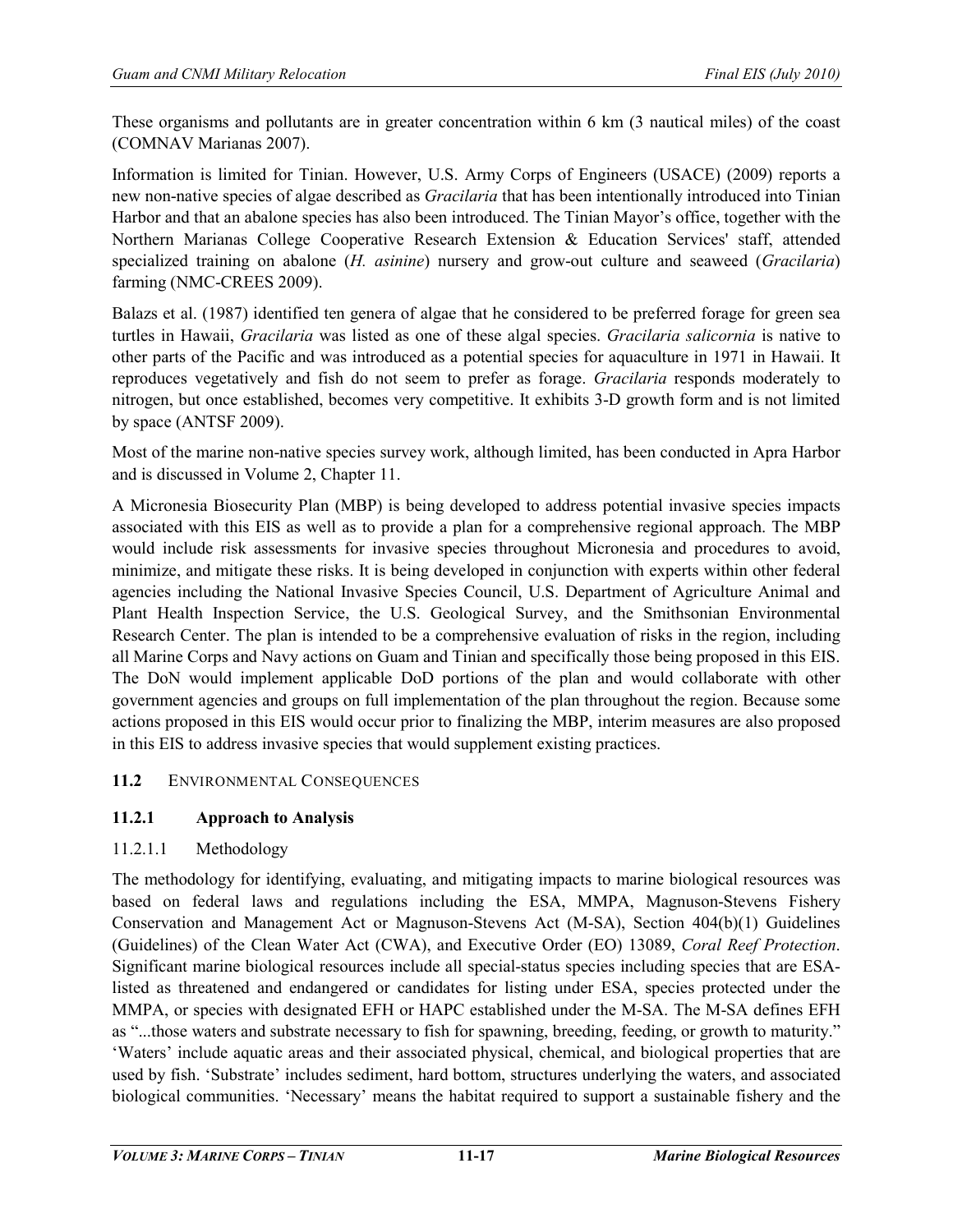managed species' contribution to a healthy ecosystem, and 'spawning, breeding, feeding, or growth to maturity' covers a species' full life cycle (16 United States Code [USC] 1801 et seq.). Additionally, at least one or more of the following criteria established by the NMFS must be met for HAPC designation: 1) the ecological function provided by the habitat is important, 2) the habitat is sensitive to humaninduced environmental degradation, 3) development activities are, or would, stress the habitat type, or 4) the habitat type is rare. It is possible that an area can meet one HAPC criterion and not be designated an HAPC. The WPRFMC used a fifth HAPC criterion, not established by NMFS, that includes areas that are already protected, such as Overlay Refuges (WPRFMC 2009a).

The Guidelines of the CWA Section  $404(b)(1)$  are federal regulations developed between the U.S. Environmental Protection Agency (USEPA) and U.S. Department of the Army (Army). Specifically, Section 404(b)(1) of the CWA stipulates that no discharge of dredged or fill material into waters of the U.S., which include wetlands, shall be permitted if there is a practicable alternative which would have less adverse impact on the aquatic ecosystem, so long as the alternative does not have other significant environmental consequences. Furthermore, an alternative is considered practicable if it is available and could be implemented after taking into consideration cost, existing technology, and logistics in light of overall project purposes. The Section 404 evaluation process considers the potential impacts to the aquatic system by the discharge of the dredged or fill materials into waters of the U.S. and articulates procedures to be used in the determination to demonstrate CWA compliance, with the objective to restore and maintain the chemical, physical, and biological integrity of the Nation's waters, including special aquatic sites (SAS). The review process includes the type and level of mitigation necessary to minimize unavoidable impacts of the proposed action. The guidelines are binding on the USACE as the agency charged with implementing the Section 404 permitting program. The USACE is prohibited from issuing a permit for any discharge of dredged or fill material in waters of the U.S. that does not comply with the guidelines.

SAS are those sites identified in 40 CFR 230, Subpart E (i.e., sanctuaries and refuges, wetlands, mud flats, vegetated shallows, coral reefs, and riffle and pool complexes). They are geographic areas, large or small, possessing special ecological characteristics of productivity, habitat, wildlife protection, or other important and easily disrupted ecological values. These areas are generally recognized as significantly influencing or positively contributing to the general overall environmental health or vitality of the entire ecosystem of a region.

In general, the main intentions of the three federal acts listed above are as follows:

- The ESA establishes protection over and conservation of threatened and endangered species and the ecosystems upon which they depend, and requires any action that is authorized, funded, or carried out by a federal entity to ensure its implementation would not jeopardize the continued existence of listed species or adversely modify critical habitat.
- The [MMPA](http://www.nmfs.noaa.gov/pr/laws/mmpa/) was established to protect marine mammals by prohibiting take of marine mammals without authorization in U.S. waters and by U.S. citizens on the high seas, and the importation of marine mammals and marine mammal products into the U.S.
- The M-SA requires NMFS and regional fishery management councils to minimize, to the extent practicable, adverse effects to EFH caused by fishing activities. The M-SA also requires federal agencies to consult with NMFS about actions that could damage EFH.
- The CWA Guidelines set forth a goal of restoring and maintaining existing aquatic resources, including SAS (i.e. coral reefs, wetlands etc.).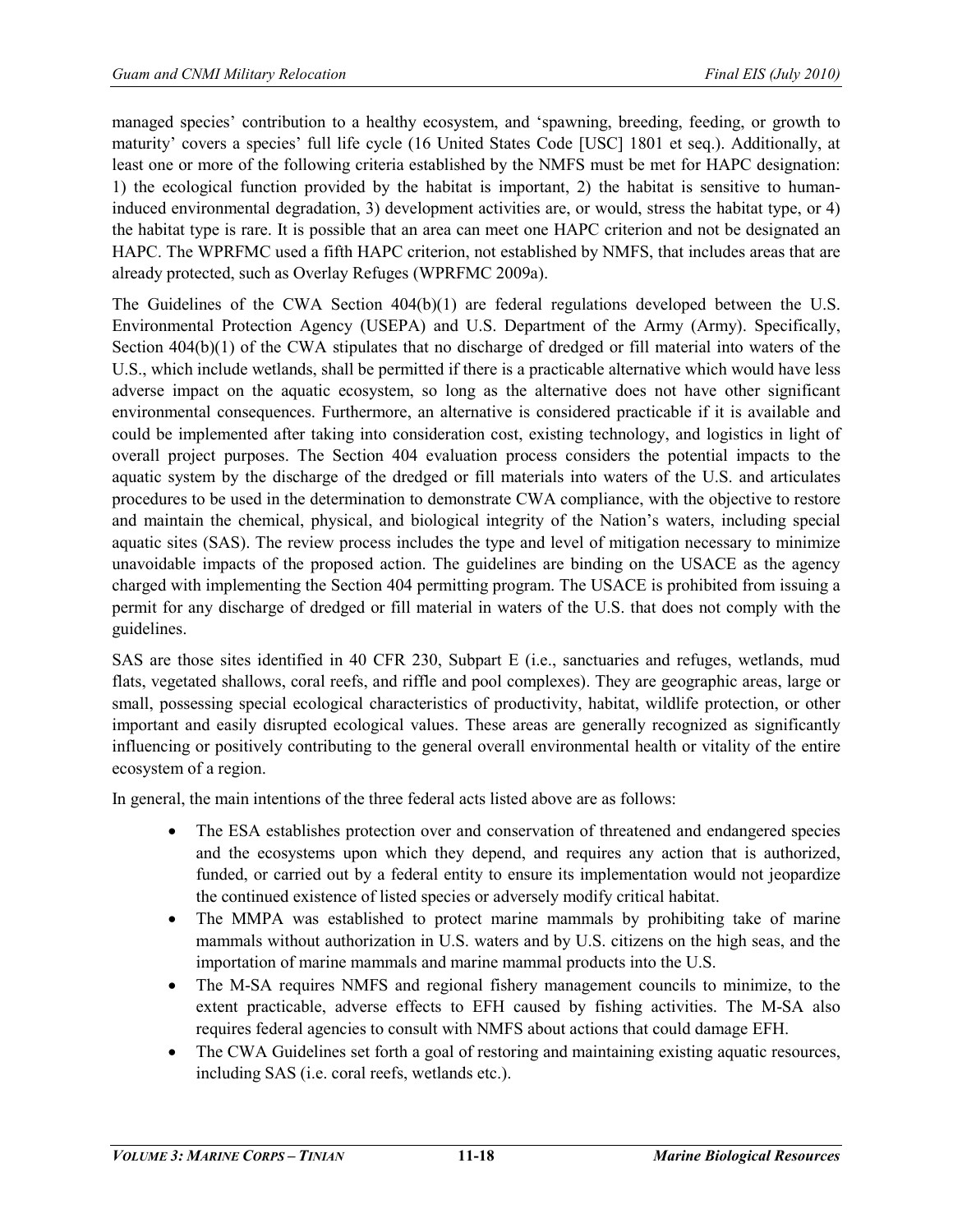The ESA, MMPA, and M-SA require that NMFS and/or the USFWS be consulted when a proposed federal action may adversely affect an ESA-listed species, a marine mammal, EFH or HAPC. In addition, while all habitats are important to consider, 'coral reef ecosystems' are perhaps the most important habitats and the analysis is included under EFH. As a note, EO 13089 also mandates preservation and protection of U.S. coral reef ecosystems that are defined as "… those species, habitats and other natural resources associated with coral reefs in all maritime areas and zones subject to the jurisdiction and control of the United States." This guidance is intended to clarify and reemphasize the protection afforded the Nation's valuable coral reef ecosystems under the CWA Section 404 regulatory program, the Marine Protection, Research, and Sanctuaries Act (MPRSA) Sections 102 and 103 provisions, Rivers and Harbors Act (RHA) Section 10 requirements, and federal projects conducted by the USACE.

In regard to dredging activities, USACE first makes a determination that potential impacts have been avoided to the maximum extent practicable (striving to avoid adverse impacts); remaining impacts would be mitigated the extent appropriate and practicable by requiring steps to reduce impacts; and finally, compensate for aquatic resource values. This sequence is considered satisfied where the proposed mitigation is in accordance with specific provisions of a USACE- and USEPA-approved comprehensive plan that ensures compliance with the compensation requirements of the Guidelines.

## 11.2.1.2 Determination of Significance

This section analyzes the potential for impacts to marine biological resources from implementation of the action alternatives and the no-action alternative. Factors considered in the analysis of potential impacts to marine biological resources include: 1) importance (i.e., legal, commercial, recreational, ecological, or scientific) of the resource, 2) proportion of the resource that would be affected relative to its occurrence in the region, 3) sensitivity of the resource to proposed activities, and 4) duration of ecological ramifications. The factors used to assess the significance of the effects to marine biological resources include the extent or degree that implementation of an alternative would result in permanent loss or long-term degradation of the physical, chemical, and biotic components that make up a marine community. The following significance criteria were used to assess the impact of implementing the alternatives:

- The extent, if any, that the action would diminish suitable habitat for a special-status species or permanently lessen designated EFH or HAPC for the sustainment of managed fisheries.
- The extent, if any, that the action would disrupt the normal behavior patterns or habitat of a federally listed species, and substantially impede the DoN's ability to either avoid jeopardizing or to conserve and recover the species.
- The extent, if any, that the action would diminish population sizes or distribution of special status species or designated EFH or HAPC.
- The extent, if any, that the action would be likely to jeopardize the continued existence of any special-status species or result in the destruction or adverse modification of habitat of such species or designated EFH or HAPC.
- The extent, if any, that the action would permanently lessen physical and ecological habitat qualities that special-status species depend upon, and which partly determines the species' prospects for conservation and recovery.
- The extent, if any, that the action would result in a substantial loss or degradation of habitat or ecosystem functions (natural features and processes) essential to the persistence of native flora or fauna populations.
- The extent, if any, that the action would be inconsistent with the goals of the DoN's Integrated Natural Resources Management Plan (INRMP).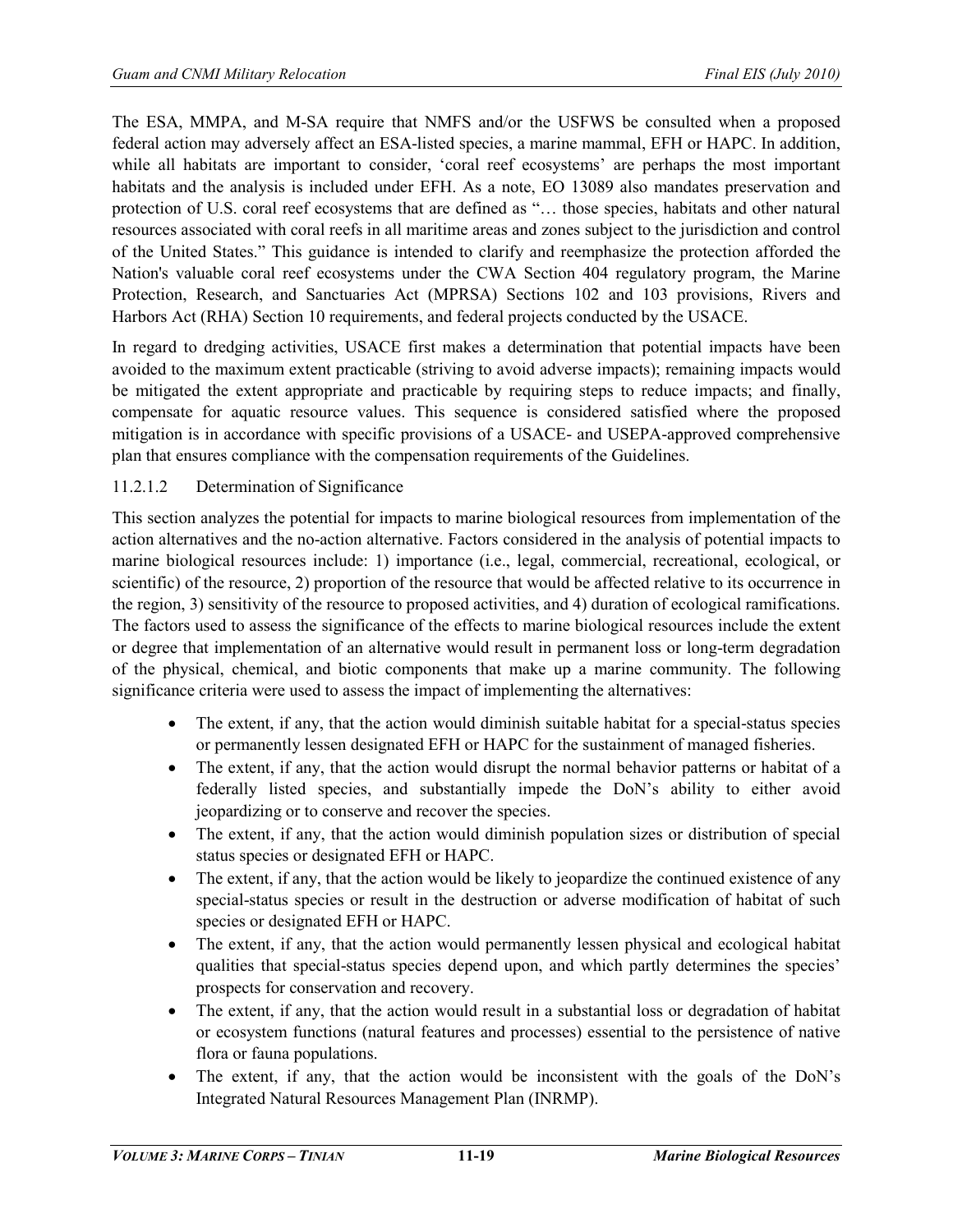The MMPA generally defines harassment as Level A or Level B, and these levels are defined uniquely for acts of military readiness such as the proposed action. Public Law (PL) 108-136 (2004) amended the MMPA definition of Level A and Level B harassment for military readiness events, which applies to this action.

- Level A harassment includes any act that injures or has the significant potential to injure a marine mammal or marine mammal stock in the wild.
- Level B harassment is now defined as "any act that disturbs or is likely to disturb a marine mammal or marine mammal stock by causing disruption of natural behavioral patterns including, but not limited to, migration, surfacing, nursing, breeding, feeding, or sheltering to a point where such behaviors are abandoned or significantly altered." Unlike Level A harassment, which is solely associated with physiological effects, both physiological and behavioral effects may cause Level B harassment.

ESA specifically requires agencies not to "jeopardize" the continued existence of any ESA-listed species, or destroy or adversely modify habitat critical to any ESA-listed species. Under Section 7, "jeopardize" means to engage in any action that would be expected to reduce appreciably the likelihood of the survival and recovery of a listed species by reducing its reproduction, numbers, or distribution. Section 9 of the ESA defines "take" as to harass, harm, pursue, hunt, shoot, wound, kill, trap, capture, or collect.

Effects determinations for EFH are either "no adverse effect on EFH" or "may adversely affect EFH" (WPRFMC 2009a). Pursuant to 50 CFR 600.910(a), an "adverse effect" on EFH is defined as any impact that reduces the quality and/or quantity of EFH. Adverse effects to EFH require further consultation if they are determined to be permanent versus temporary (NMFS 1999). To help identify DoN activities falling within the adverse effect definition, the DoN has determined that temporary or minimal impacts are not considered to "adversely affect" EFH. 50 CFR 600.815(a)(2)(ii) and the EFH Final Rule (67 FR 2354) were used as guidance for this determination, as they highlight activities with impacts that are more than minimal and not temporary in nature, opposed to those activities resulting in inconsequential changes to habitat. Temporary effects are those that are limited in duration and allow the particular environment to recover without measurable impact (67 FR 2354). Minimal effects are those that may result in relatively small changes in the affected environment and insignificant changes in ecological functions (67 FR 2354). Whether an impact is minimal would depend on a number of factors (DoN 2010):

- The intensity of the impact at the specific site being affected
- The spatial extent of the impact relative to the availability of the habitat type affected
- The sensitivity/vulnerability of the habitat to the impact
- The habitat functions that may be altered by the impact  $(e.g.,\,)$  shelter from predators)
- The timing of the impact relative to when the species or life stage needs the habitat

The analysis of potential impacts to marine biological resources considers direct and indirect impacts. The *Council on Environmental Quality (CEQ)*, *Section 1508.08 Effects,* defines direct impacts as those which are caused by the action and occur at the same time and place, while indirect impacts occur later in time or farther removed in distance, but are still reasonably foreseeable.

Direct impacts may include: removal of coral and coral reef habitat (a CWA special aquatic site), "taking" of special-status species, increased noise, decreased water quality, and/or lighting impacts resulting from construction or operation activities.

Indirect impacts, for the purposes of this evaluation, may include any sedimentation/siltation of coral reef ecosystems resulting from construction or operational activities (i.e. dredging, resuspension of sediment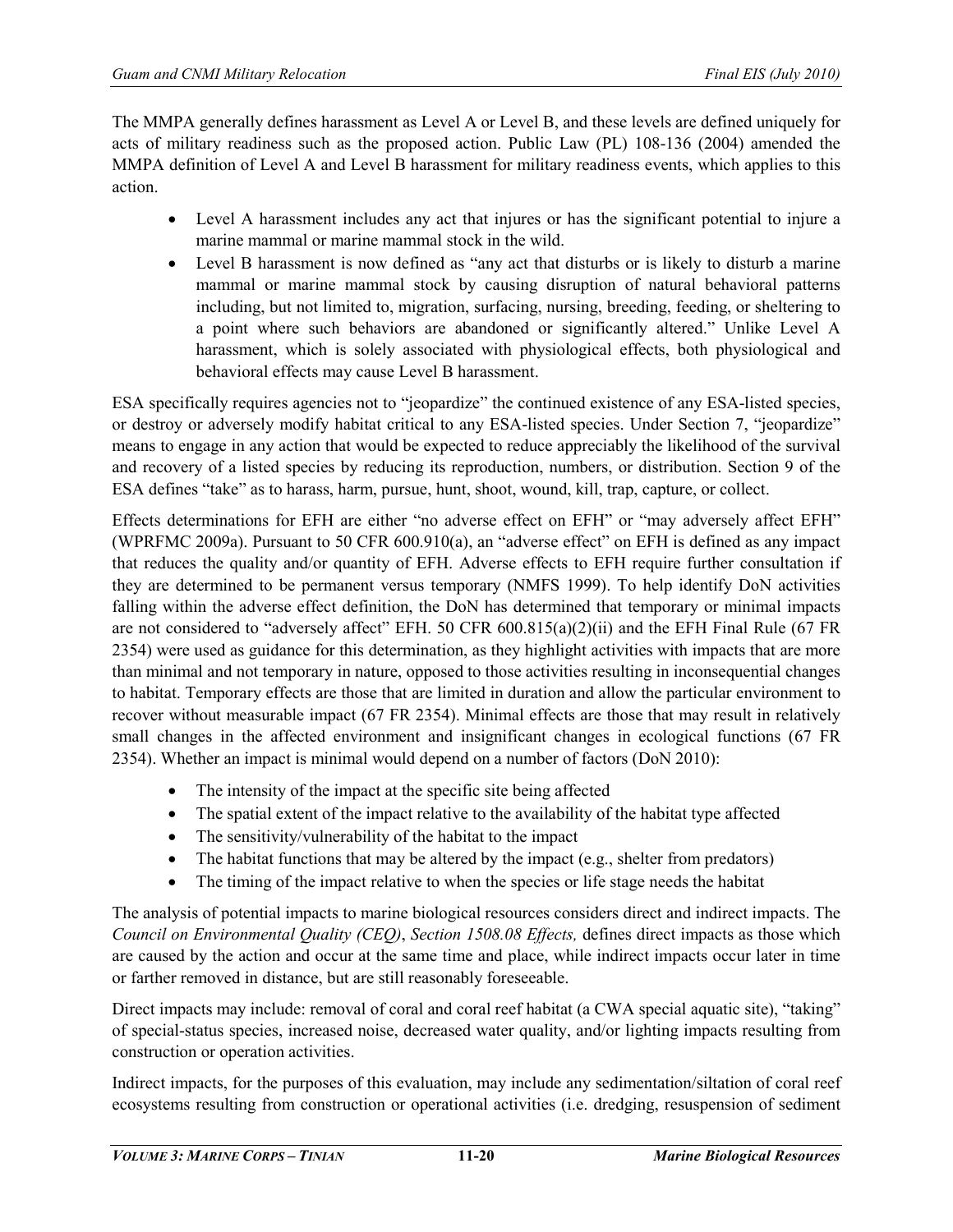via prop wash), or recreational activities in the vicinity of the resource that may lead to impacts to specialstatus species and EFH.

If marine resources could be significantly impacted by proposed project activities, potential impacts may be reduced or offset through implementation of appropriate Best Management Practices (BMPs) or mitigation measures.

## 11.2.1.3 Issues Identified during Public Scoping Process

The following analysis focuses on possible effects to marine biological resources that could be impacted by the proposed action. As part of the analysis, concerns relating to marine biological resources that were mentioned by the public, including regulatory stakeholders, during scoping meetings were addressed. A general account of these comments includes the following:

- Potential impacts to endangered species (including nesting habitats), species of concern, and federal trust species such as corals and marine mammals.
- Potential impacts from military expansion from all project sites on the marine resources, including removal or disturbance of the marine habitat.
- Impacts to culturally significant marine-related areas for subsistence fishing and beliefs.
- Increased land runoff impacting beaches and marine life (erosion and sediment stress).
- Increased anthropogenic factors impacting the coral reef ecosystem and concerns about the education and training that would be provided for newly arriving military and their dependents regarding reef protection.
- Impacts to coral reef ecosystems regarding amphibious landing craft operations.
- Mitigation measures and non-structural alternatives to avoid and minimize impacts to coral reefs.

# **11.2.2 Alternative 1 (Preferred Alternative)**

#### 11.2.2.1 Tinian

Activities associated with Alternative 1 have the potential to impact the quality and quantity of the surface runoff during both the construction and operational phases of the project. Both construction activities as well as long-term training activities may cause erosion and sedimentation that can degrade coastal waters and potentially impact nearshore marine biological resources. In addition, the action alternatives would increase the potential for leaks and spills of petroleum, oil, lubrications, hazardous waste, pesticides, and fertilizers. These potential impacts may affect the coastal waters and in turn the biological resources and habitats. Potential impacts for each resource type are described below, grouped by construction versus operations activities.

#### Construction

There are no in-water construction, dredging, or training activities proposed for this study area. There are no land-based construction activities that would directly impact the marine environment. Land-based construction actions associated with Alternative 1 would occur more than 1 mile from the coastline. In addition, no construction would occur within the identified 100-year floodplain (Flood Zone A areas). While alterations to the watershed have the potential to result in indirect impacts that could alter the coastal water quality as described above (also refer to Chapter 4, Water Resources), these potential effects would be minimized by complying with all applicable orders, laws and regulations, including low impact development stormwater management strategies and BMPs (Volume 7). Supply barge traffic in Tinian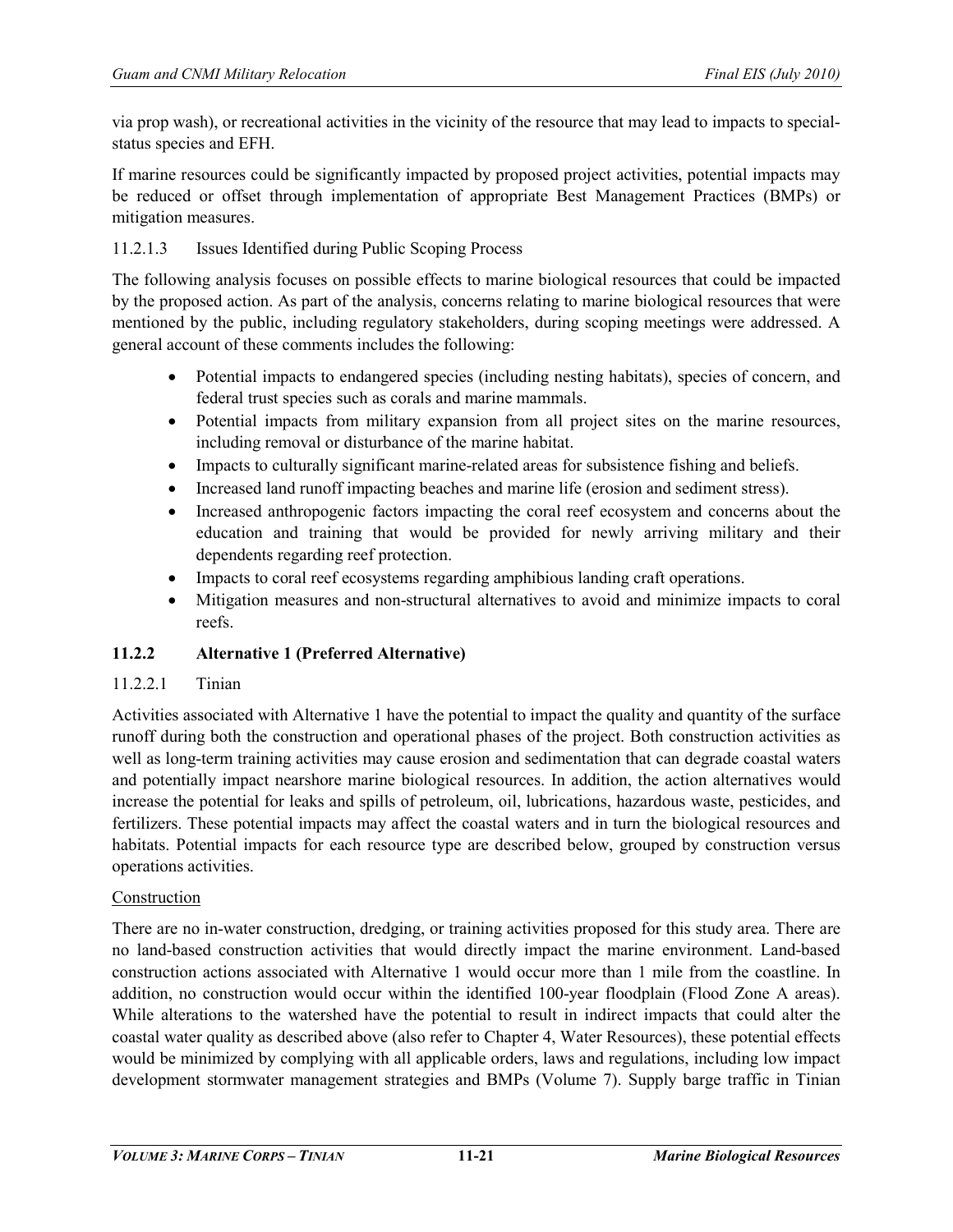Harbor supporting construction activities would increase in the short-term; however, this activity would be limited to the project duration.

#### *Marine Flora, Invertebrates and Associated EFH*

There would be no adverse impacts to marine flora or invertebrates, as vessel traffic does not impact these resources, and indirect water quality impacts, if to occur, would be minimized by the use of BMPs. There would be no adverse effect on associated EFH.

#### *Essential Fish Habitat*

There would be no adverse effect on fish or EFH, as fish are highly mobile and would not be significantly disturbed by a temporary increase in vessel traffic. Any potential indirect water quality impacts would be minimized by the use of BMPs. There would be no adverse effect on EFH.

#### *Special-Status Species*

There would be no significant impacts to special-status species. The action may affect, but is not likely to adversely affect ESA-listed sea turtles, no serious injury or mortality of any marine mammal species is reasonably foreseeable, and no adverse effects on the annual rates of recruitment or survival of any of the species and stocks with implementation per Section 3 [16 USC 1362] of MMPA would occur.

#### *Non-native Species*

Any potential introduction/transport of non-native species from one area to another may be lessened or even prevented through appropriate implementation and management of BMPs and existing USCG and DoN policies (refer to Volume 7). Additionally, the DoN would prepare the MBP with the overall goal to identify terrestrial and marine biosecurity risks associated with Marine Corps relocation and training activities on Guam and the CNMI posed by transportation and commerce to and within Micronesia and Hawaii, and to document prevention, control and treatment measures that can be incorporated by civilian and military operations. Volume 7 includes a more detailed description of the MBP .

Therefore, Alternative 1 would result in less than significant impacts to marine biological resources.

#### Operation

There would be no maritime training on Tinian. Training activities associated with Alternative 1 would occur more than one mile from the coastline. The transport of 200-400 Marines to Tinian from Guam for the proposed 1 week per month company-level training exercises would be via air transport. The estimated sorties associated with the notional airlift requirements are provided in Table 11.2-1. No SDZs extend overwater for this Alternative.

#### *Marine Flora, Invertebrates and Associated EFH*

Based on compliance with all federal, CNMI, and military orders, laws, and regulations, there would be negligible impacts to marine flora, invertebrates or associated EFH, and no adverse effect on associated EFH.

## *Essential Fish Habitat*

Based on compliance with all federal, CNMI, and military orders, laws, and regulations, there would be negligible impacts to EFH, and no adverse effect on EFH organisms or habitat.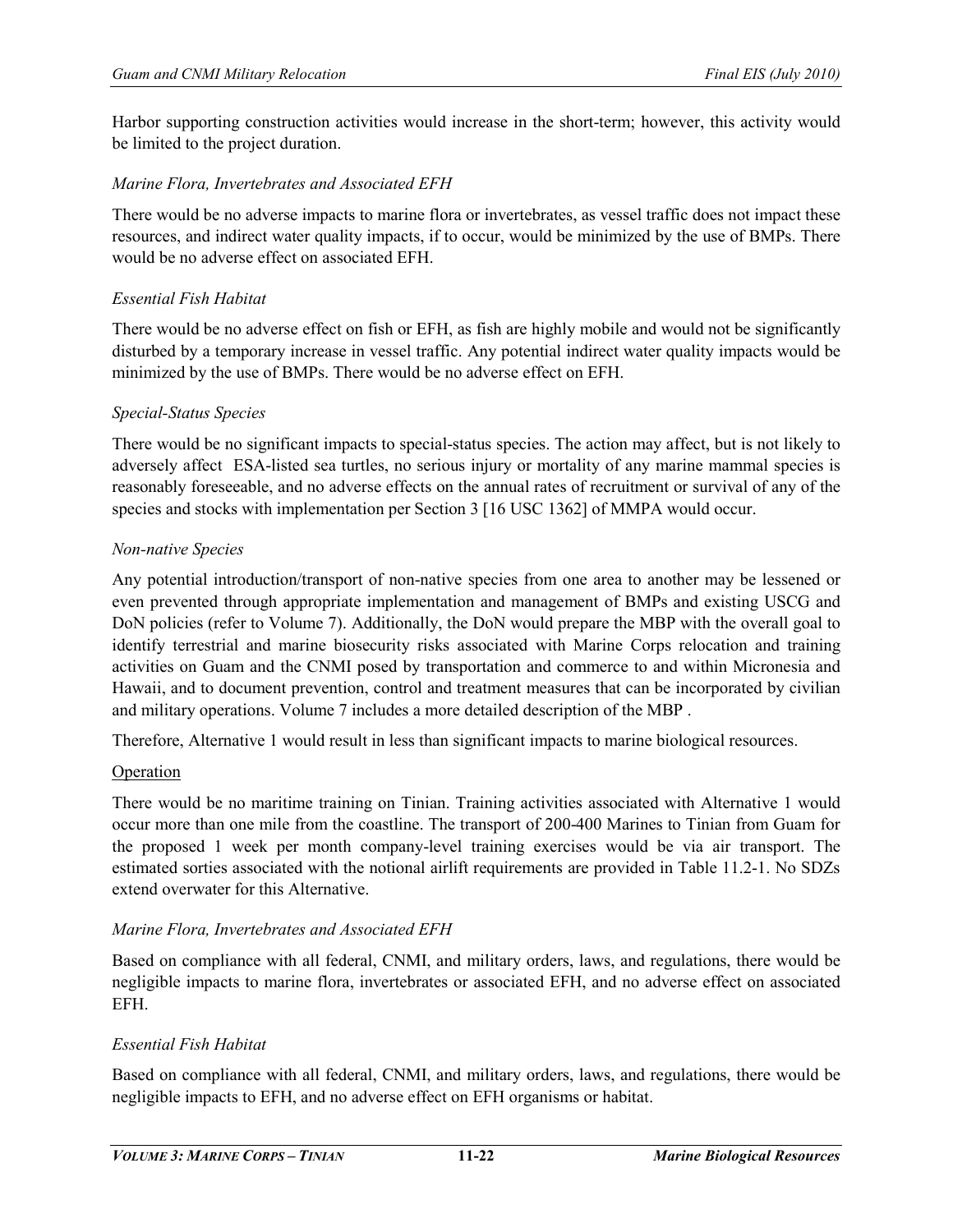## *Special-Status Species*

Based on compliance with all federal, CNMI, and military orders, laws, and regulations, there would be no significant impacts to special-status species. Activities associated with the operation phase of Alternative 1 would have no affect on ESA-listed sea turtles, no serious injury or mortality of any marine mammal species is reasonably foreseeable, and no adverse effects on the annual rates of recruitment or survival of any of the species and stocks with implementation per Section 3 [16 USC 1362] of MMPA would occur.

|                                                                |            | Ammunition     | <b>Typical Use Estimate</b> |                               | <b>Ammunition Expenditure</b><br>Estimates |                              |                  |                |
|----------------------------------------------------------------|------------|----------------|-----------------------------|-------------------------------|--------------------------------------------|------------------------------|------------------|----------------|
| Range                                                          | Weapon     | <i>Type</i>    | <i>Crews or</i>             |                               | Days                                       | Busy $D\overline{a v^{(b)}}$ |                  |                |
|                                                                |            |                | Personnel                   | Hours                         | Per<br>$Yr^{(a)}$                          | Dav                          | $Night^{(c)}$    | $Annual^{(d)}$ |
| Known                                                          | Rifle      | 5.56 mm        | 100                         | $8:00 - 12:00$                | 80                                         | 12,000                       | $\boldsymbol{0}$ | 960,000        |
| Distance                                                       |            |                |                             | $7:00 - 9:00$                 |                                            |                              |                  |                |
| Automated                                                      | Pistol     | $9 \text{ mm}$ | 100                         | $8:00-10:00$                  | 60                                         | 3,750                        | 1,250            | 300,000        |
| Combat Pistol/<br>Military Police<br>Firearms<br>Qualification | (M9)       |                |                             | $7:00 - 9:00$                 |                                            |                              |                  |                |
|                                                                | 45         | .45caliber     | 50                          | $8:00-10:00$<br>$7:00 - 9:00$ | 20                                         | 3,750                        | 1,250            | 100,000        |
| Platoon Battle                                                 | Rifle      | 5.56 mm        | 120                         | $8:00-4:00$<br>$7:00 - 1:00$  | 80                                         | 6,750                        | 2,250            | 720,000        |
| Course                                                         | <b>SAW</b> | 5.56 mm        | 40                          | $8:00-4:00$<br>$7:00 - 1:00$  | 80                                         | 2,250                        | 750              | 240,000        |
| Field Firing<br>Range                                          | Rifle      | 5.56 mm        | 120                         | $8:00-4:00$<br>$7:00 - 1:00$  | 80                                         | 9,000                        | 3,000            | 960,000        |
|                                                                |            |                |                             |                               |                                            |                              | <b>Total</b>     | 3,280,000      |

|  |  | Table 11.2-1. Daily and Annual Use of Proposed Small Arms Qualification Ranges on Tinian |  |
|--|--|------------------------------------------------------------------------------------------|--|
|--|--|------------------------------------------------------------------------------------------|--|

*Legend:* mm = millimeters; SAW = Squad Assault Weapon.

*Notes:*

<sup>a</sup> The figures for number of days of use are determined based on an estimated use of the ranges up to 16 weeks per year (1 week per month plus 1 additional week per quarter), 5 days per week. Range use would occur periodically throughout the year, with no predictably busy or non-use periods.

 $\overline{b}$  Estimates based on the maximum number of shooters per day who could make use of each proposed range (calculated by multiplying the number of firing points or lanes by the number of firing relays), firing the number of rounds prescribed for a standard string of fire. This estimate is consistent with the ammunition allocation for the relocated Agreed Implementation Plan units.  $c$  Night refers to non-daylight hours that are generally 7:00 p.m. – 6:00 a.m. on Tinian.

d The estimate of annual numbers of rounds expended is consistent with the Agreed Implementation Plan ammunition allocation.

# *Non-native Species*

No major conduit would exist from the implementation of Alternative 1 for introduction of non-native species into the marine environment with appropriate maritime policies. There would be no significant impacts on resources from non-native species associated with training activities for Alternative 1.

Training activities associated with Alternative 1 would result in less than significant impacts to marine biological resources.

11.2.2.2 Summary of Alternative 1 Impacts

Table 11.2-2 summarizes the Alternative 1 Impacts.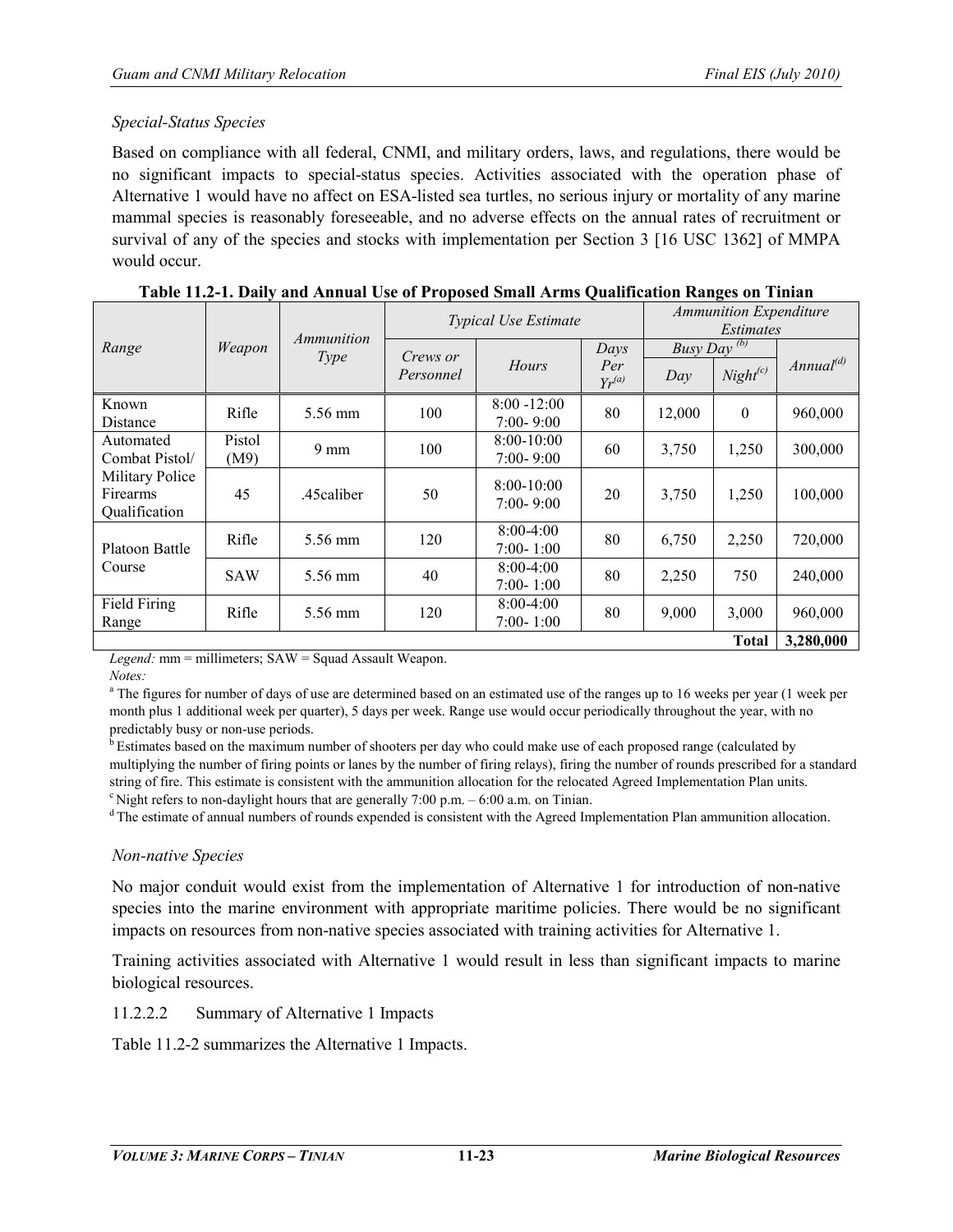| Project Activities<br>Area |              | <b>Project Specific Impacts</b>                                                                                                                                                                                                                                                                                                                                                                                                                                                        |
|----------------------------|--------------|----------------------------------------------------------------------------------------------------------------------------------------------------------------------------------------------------------------------------------------------------------------------------------------------------------------------------------------------------------------------------------------------------------------------------------------------------------------------------------------|
| Tinian                     | Construction | There may be negligible short-term and localized impacts from increased<br>turbidity in coastal waters from increased runoff to all marine biological<br>resources. Short-term and localized disturbances to marine biological resources<br>residing in Tinian Harbor, particularly in the form of increased noise levels, may<br>occur from increased barge traffic. These short-term and localized impacts would<br>be reduced through implementation of BMPs described in Volume 7. |
|                            | Operation    | There would be negligible impacts to all marine biological resources with the<br>implementation of BMPs described in Volume 7                                                                                                                                                                                                                                                                                                                                                          |

#### **Table 11.2-2. Summary of Alternative 1 Impacts**

# 11.2.2.3 Alternative 1 Proposed Mitigation Measures

As described above, any potential introduction/transport of non-native species from one area to another may be lessened or even prevented through appropriate implementation and management of BMPs and existing USCG and DoN policies (refer to Volume 7). Additionally, the DoN would prepare the MBP with the overall goal to identify terrestrial and marine biosecurity risks associated with Marine Corps relocation and training activities on Guam and the CNMI posed by transportation and commerce to and within Micronesia and Hawaii, and to document prevention, control and treatment measures that can be incorporated by civilian and military operations. Volume 7 includes a more detailed description of the MBP.

No additional mitigation measures are identified under Alternative 1.

## **11.2.3 Alternative 2**

## 11.2.3.1 Tinian

#### Construction

Impacts to marine biological resources resulting from the implementation of Alternative 2 are similar to the impacts discussed under Alternative 1 (Section 11.2.2.1), and are described below.

#### *Marine Flora, Invertebrates and Associated EFH.*

Based on compliance with all federal, CNMI, and military orders, laws, and regulations, there would be negligible impacts to marine flora or invertebrates, and no adverse effect on associated EFH.

#### *Essential Fish Habitat*

Based on compliance with all federal, CNMI, and military orders, laws, and regulations, there would be negligible impacts to EFH, and no adverse effect on EFH.

#### *Special-Status Species*

Based on compliance with all federal, CNMI, and military orders, laws, and regulations, there would be no significant impacts to special-status species; the action would have no affect on ESA-listed sea turtles, no serious injury or mortality of any marine mammal species is reasonably foreseeable, and no adverse effects on the annual rates of recruitment or survival of any of the species and stocks with implementation per Section 3 [16 USC 1362] of MMPA would occur.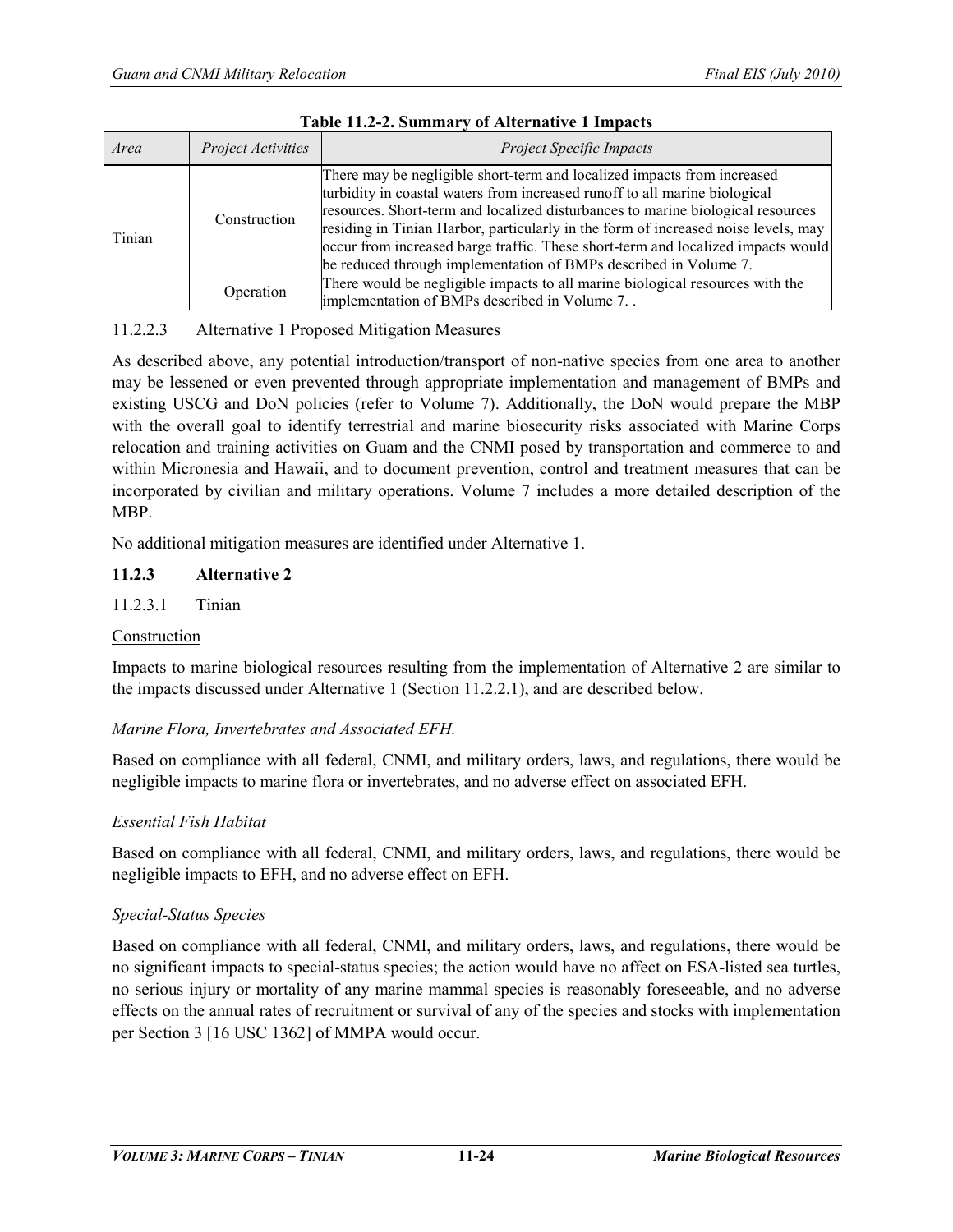#### *Non-native Species*

No major conduit would exist from the implementation of Alternative 2 for introduction of non-native species into the marine environment with appropriate maritime policies. There would be no significant impacts on resources from non-native species associated with training activities for Alternative 2.

## Operation

Impacts to marine biological resources resulting from the implementation of Alternative 2 are similar to the impacts discussed for Alternative 1 (Section 11.2.2.1), with the exception of a small SDZ area proposed to extend over Unai Dankulo Beach for Alternative 2. While ground disturbing activities would occur within the range, the SDZ is largely unaffected by the range, and is a safety feature left in its natural state.

Alternative 2 would require restricted access to the waters and shoreline encompassed by the SDZs during operation of the Platoon Battle Course. Restricted access to the coastal areas during range operations would result in positive impacts to marine organisms.

## *Marine Flora, Invertebrates and Associated EFH*

Based on compliance with all federal, CNMI, and military orders, laws, and regulations, there would be negligible impacts to marine flora or invertebrates, and no adverse effect on associated EFH. Restricted access to the coastal areas during range operations would result in a positive impact to marine flora, invertebrates and EFH.

## *Essential Fish Habitat*

Based on compliance with all federal, CNMI, and military orders, laws, and regulations, there would be negligible impacts to EFH, and no adverse effect on EFH organisms or habitat. Restricted access to the coastal areas during range operations would result in a positive impact to EFH.

#### *Special-Status Species*

Based on the probability analysis performed in Volume 2, Chapter 11, Section 11.2.2.2 (Munitions Strike Probability), adverse impacts to marine mammals or sea turtles from range munitions are extremely unlikely. In addition, general maritime measures and range operations in place by the military include lookouts to keep vessels out of the SDZs and trained personnel to sight marine mammals or sea turtles.

Based on compliance with all federal, CNMI, and military orders, laws, and regulations, there would be no significant impacts to special-status species; the action may affect, but is not likely to adversely affect ESA-listed sea turtles, no serious injury or mortality of any marine mammal species is reasonably foreseeable, and no adverse effects on the annual rates of recruitment or survival of any of the species and stocks with implementation per Section 3 [16 USC 1362] of MMPA would occur.

Restricted access to the coastal areas during range operations would result in a positive impact to specialstatus species. Unai Dankulo, a sea turtle nesting beach, would be designated a restricted area, and therefore lead to positive impacts to nesting sea turtles.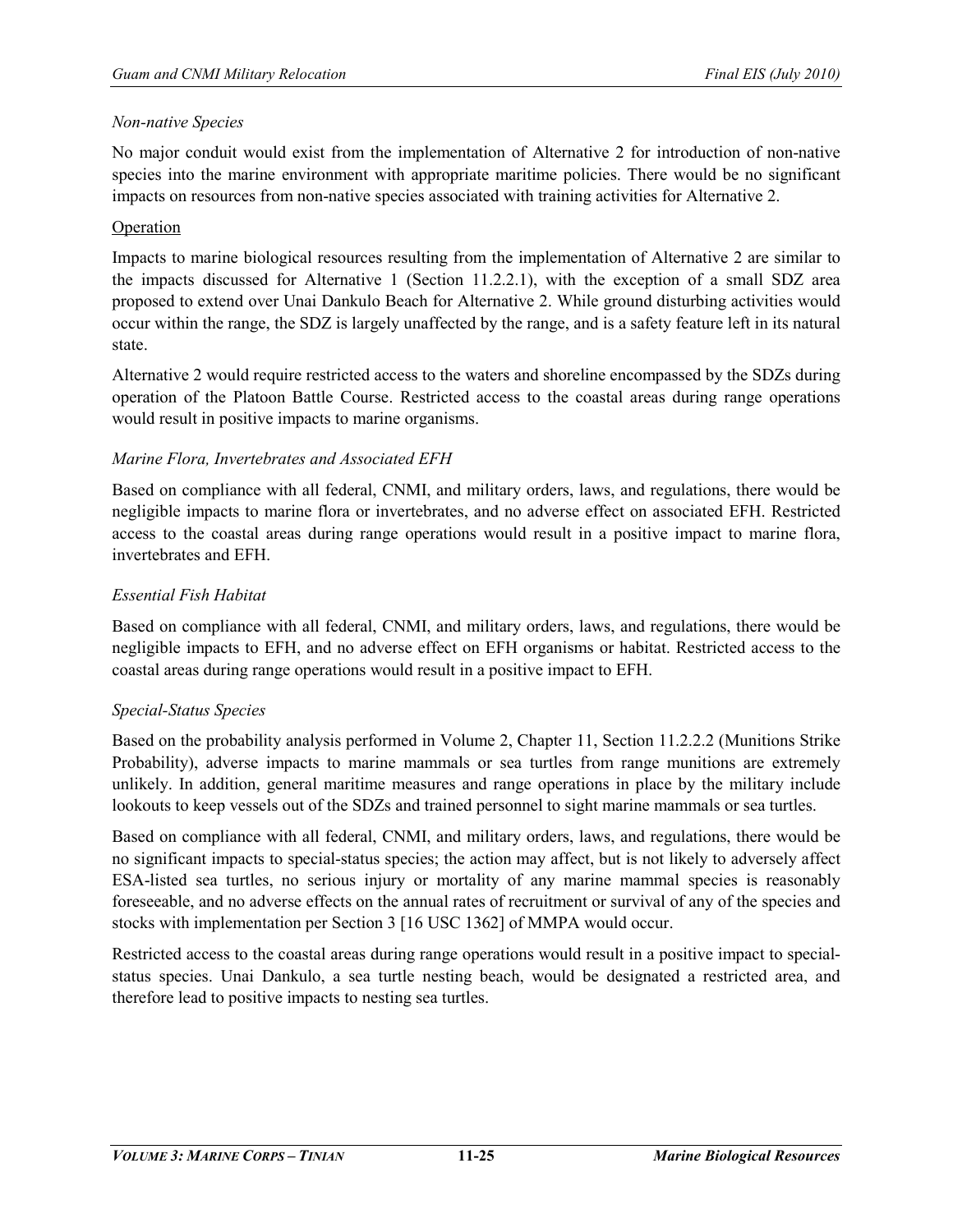#### *Non-native Species*

No major conduit would exist from the implementation of Alternative 2 for introduction of non-native species into the marine environment with appropriate maritime policies. There would be no significant impacts on resources from non-native species associated with training activities for Alternative 1.

Alternative 2 would result in less than significant impacts to marine biological resources overall, with a positive impact to Unai Dankulo, a sea turtle nesting beach onshore and a coral area of special significance offshore, from restricted access during range operations.

11.2.3.2 Summary of Alternative 2 Impacts

Table 11.2-3 summarizes Alternative 2 impacts.

| Area   | Project Activities | <b>Project Specific Impacts</b>                                                                                                                                                                                                                                                                                                                                                                                                                                                        |
|--------|--------------------|----------------------------------------------------------------------------------------------------------------------------------------------------------------------------------------------------------------------------------------------------------------------------------------------------------------------------------------------------------------------------------------------------------------------------------------------------------------------------------------|
| Tinian | Construction       | There may be negligible short-term and localized impacts from increased<br>turbidity in coastal waters from increased runoff to all marine biological<br>resources. Short-term and localized disturbances to marine biological resources<br>residing in Tinian Harbor, particularly in the form of increased noise levels, may<br>occur from increased barge traffic. These short-term and localized impacts would<br>be reduced through implementation of BMPs described in Volume 7. |
|        | Operation          | There would be negligible impacts to all marine biological resources with the<br>implementation of BMPs described in Volume 7. A beneficial impact to sea<br>turtles and a coral area of special significance associated with Unai Dankulo may<br>occur during range training operations and the respective coastal area restricted<br>access.                                                                                                                                         |

#### **Table 11.2-3. Summary of Alternative 2 Impacts**

# 11.2.3.3 Alternative 2 Proposed Mitigation Measures

No additional mitigation measures, from those identified for Alternative 1, are identified for Alternative 2.

# **11.2.4 Alternative 3**

# 11.2.4.1 Tinian

#### Construction

Impacts to marine biological resources resulting from the implementation of Alternative 3 are similar to the impacts discussed under Alternative 1 (Section 11.2.2.1). Therefore, Alternative 3 would result in less than significant impacts to marine biological resources.

#### Operation

Impacts to marine biological resources resulting from the implementation of Alternative 3 are similar to the impacts discussed under Alternative 1 (Section 11.2.2.1), as no SDZs extend over the marine environment. As stated under Alternative 1, based on compliance with all federal, the CNMI, and military orders, laws, and regulations, impacts would be negligible. Therefore, there would be no impacts to marine flora and invertebrates, no adverse effects to fish and EFH, no significant impacts to special-status species (i.e. the action would not "jeopardize" or "take" an ESA-listed or marine mammal species per ESA Section 7 and 9 or Section 3 [16 USC 1362] of MMPA), and no major conduit exists for introduction of non-native species into the marine environment with appropriate maritime policies.

Therefore, Alternative 3 would result in less than significant impacts to marine biological resources.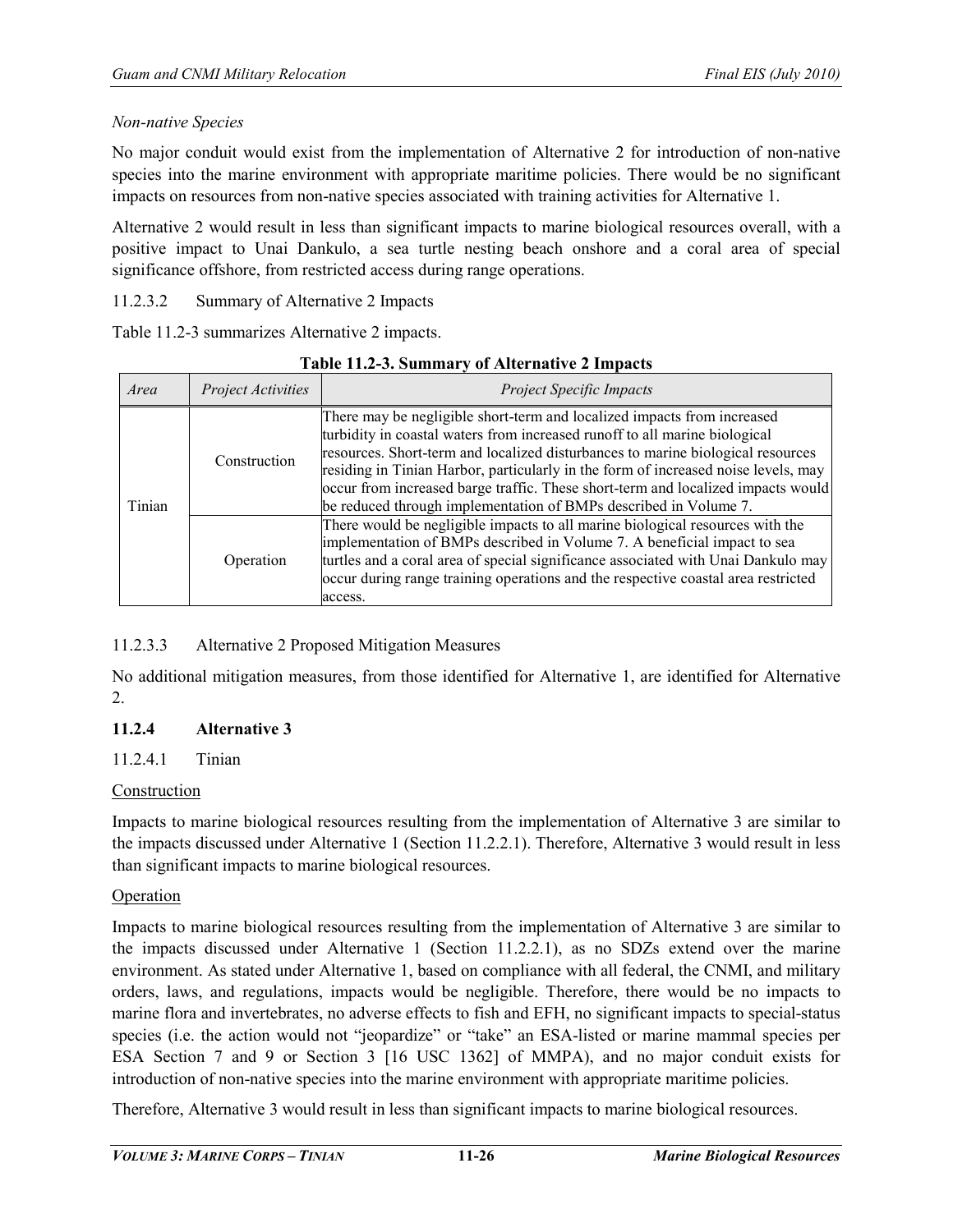## 11.2.4.2 Summary of Alternative 3 Impacts

Table 11.2-4 summarizes Alternative 3 impacts.

#### **Table 11.2-4. Summary of Alternative 3 Impacts**

| Area   | Project Activities | <b>Project Specific Impacts</b>                                                                                                                                                                                                                                                                                                                                                                                                                                                        |
|--------|--------------------|----------------------------------------------------------------------------------------------------------------------------------------------------------------------------------------------------------------------------------------------------------------------------------------------------------------------------------------------------------------------------------------------------------------------------------------------------------------------------------------|
| Tinian | Construction       | There may be negligible short-term and localized impacts from increased<br>turbidity in coastal waters from increased runoff to all marine biological<br>resources. Short-term and localized disturbances to marine biological resources<br>residing in Tinian Harbor, particularly in the form of increased noise levels, may<br>occur from increased barge traffic. These short-term and localized impacts would<br>be reduced through implementation of BMPs described in Volume 7. |
|        | Operation          | There would be negligible impacts to all marine biological resources with the<br>implementation of BMPs described in Volume 7.                                                                                                                                                                                                                                                                                                                                                         |

#### 11.2.4.3 Alternative 3 Proposed Mitigation Measures

No additional proposed mitigation measures, from those identified for Alternative 1, are identified for Alternative 3.

#### **11.2.5 No-Action Alternative**

Under the no-action alternative, no new construction or new training activities associated with the Marine Corps relocation to Guam would occur in Tinian, and the Marine Corps would not meet training needs and requirements in support of the proposed action. The purpose and need for training in Tinian as described in Chapter 1 would not be met. Existing operations on Tinian would continue. Therefore, the no-action alternative would not have significant impacts to marine biological resources.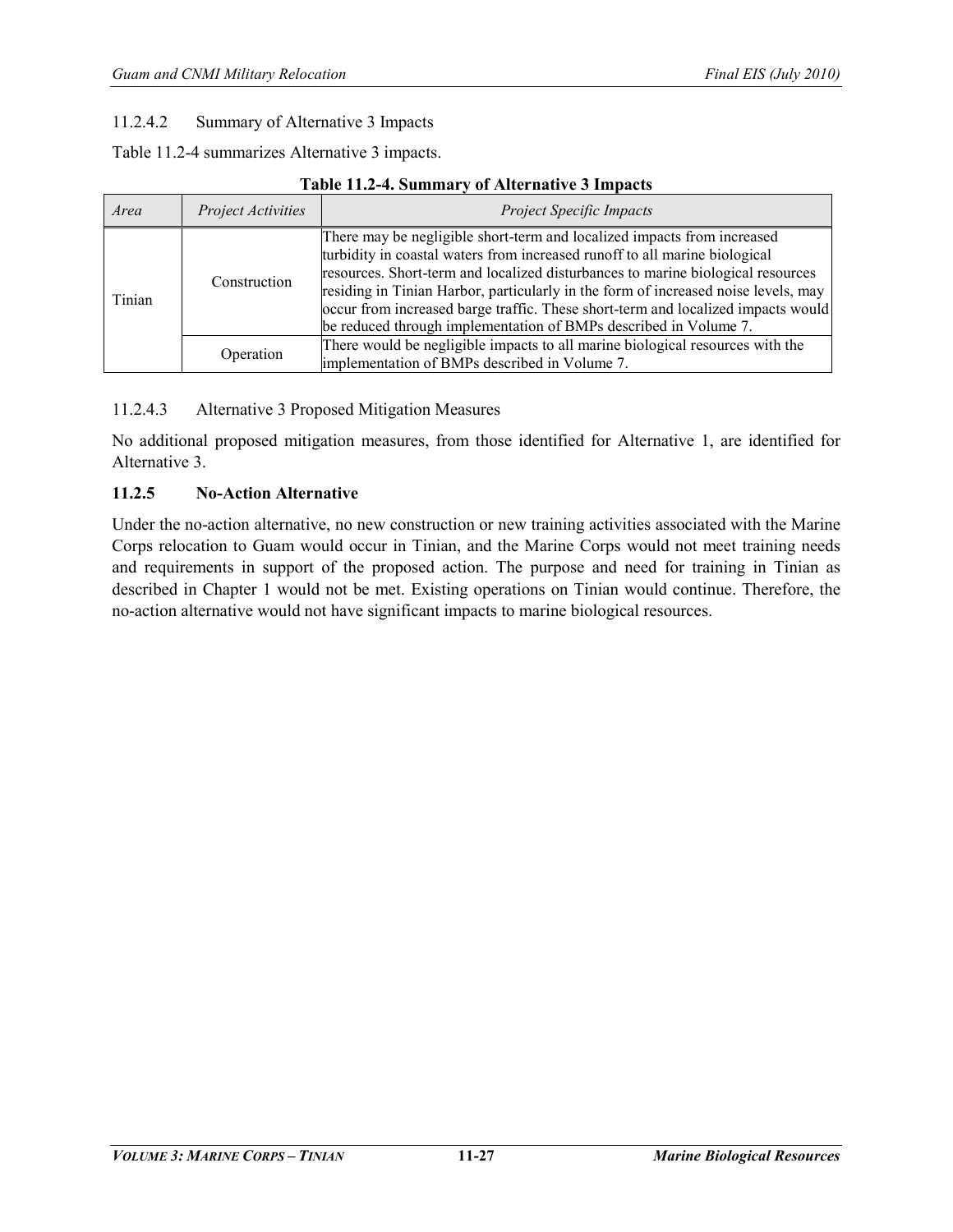# **11.2.6 Summary of Impacts**

Table 11.2-5 summarizes the potential impacts. A text summary is provided below.

| Alternative 1                                                                                                                                                                                                                                                                                                                                                                                    | Alternative 2                                                                                                                                                                                                                                                                                                                                                                                                                                                                                                                                            | Alternative 3                                                                                                                                                                                                                                                                                                                                                                                                                                                                                                                                                         | No-Action<br>Alternative     |
|--------------------------------------------------------------------------------------------------------------------------------------------------------------------------------------------------------------------------------------------------------------------------------------------------------------------------------------------------------------------------------------------------|----------------------------------------------------------------------------------------------------------------------------------------------------------------------------------------------------------------------------------------------------------------------------------------------------------------------------------------------------------------------------------------------------------------------------------------------------------------------------------------------------------------------------------------------------------|-----------------------------------------------------------------------------------------------------------------------------------------------------------------------------------------------------------------------------------------------------------------------------------------------------------------------------------------------------------------------------------------------------------------------------------------------------------------------------------------------------------------------------------------------------------------------|------------------------------|
| Marine Flora, Invertebrates and Associated EFH                                                                                                                                                                                                                                                                                                                                                   |                                                                                                                                                                                                                                                                                                                                                                                                                                                                                                                                                          |                                                                                                                                                                                                                                                                                                                                                                                                                                                                                                                                                                       |                              |
| LSI                                                                                                                                                                                                                                                                                                                                                                                              | LSI                                                                                                                                                                                                                                                                                                                                                                                                                                                                                                                                                      | LSI                                                                                                                                                                                                                                                                                                                                                                                                                                                                                                                                                                   | <b>NI</b>                    |
| Less than significant<br>$\bullet$<br>impacts from runoff<br>causing turbidity in<br>coastal waters from<br>construction and<br>operation activities and<br>increased supply barge<br>traffic in Tinian Harbor<br>supporting construction<br>activities. These short-<br>term and localized<br>impacts would be<br>reduced through<br>implementation of<br>BMPs described in<br>Volume 7.        | Less than significant<br>$\bullet$<br>impacts from runoff<br>causing turbidity in<br>coastal waters from<br>construction and<br>operation activities and<br>increased supply barge<br>traffic in Tinian Harbor<br>supporting construction<br>activities. These short-<br>term and localized<br>impacts would be<br>reduced through<br>implementation of<br><b>BMPs</b> described in<br>Volume 7.                                                                                                                                                         | Less than significant<br>$\bullet$<br>impacts from runoff<br>causing turbidity in<br>coastal waters from<br>construction and<br>operation activities and<br>increased supply barge<br>traffic in Tinian Harbor<br>supporting construction<br>activities. These short-<br>term and localized<br>impacts would be<br>reduced through<br>implementation of<br><b>BMPs</b> described in<br>Volume 7.                                                                                                                                                                      | No impact<br>$\bullet$       |
| <b>Essential Fish Habitat</b>                                                                                                                                                                                                                                                                                                                                                                    |                                                                                                                                                                                                                                                                                                                                                                                                                                                                                                                                                          |                                                                                                                                                                                                                                                                                                                                                                                                                                                                                                                                                                       |                              |
| LSI<br>Less than significant<br>$\bullet$<br>impacts from runoff<br>causing turbidity in<br>coastal waters from<br>construction and<br>operation activities and<br>increased supply barge<br>traffic in Tinian Harbor<br>supporting construction<br>activities. These short-<br>term and localized<br>impacts would be<br>reduced through<br>implementation of<br>BMPs described in<br>Volume 7. | LSI<br>Less than significant<br>$\bullet$<br>impacts from runoff<br>causing turbidity in<br>coastal waters from<br>construction and<br>operation activities and<br>increased supply barge<br>traffic in Tinian Harbor<br>supporting construction<br>activities. These short-<br>term and localized<br>impacts would be<br>reduced through<br>implementation of<br>BMPs described in<br>Volume 7.<br>Positive impact to coral<br>area of special<br>significance off Unai<br>Dankulo due to<br>restricted coastline<br>access during range<br>operations. | LSI<br>Less than significant<br>$\bullet$<br>impacts from runoff<br>causing turbidity in<br>coastal waters from<br>construction and<br>operation activities and<br>increased supply barge<br>traffic in Tinian Harbor<br>supporting construction<br>activities. These short-<br>term and localized<br>impacts would be<br>reduced through<br>implementation of<br>BMPs described in<br>Volume 7.<br>Positive impact to coral<br>$\bullet$<br>area of special<br>significance off Unai<br>Dankulo due to<br>restricted coastline<br>access during range<br>operations. | NI<br>No impact<br>$\bullet$ |

#### **Table 11.2-5. Summary of Impacts**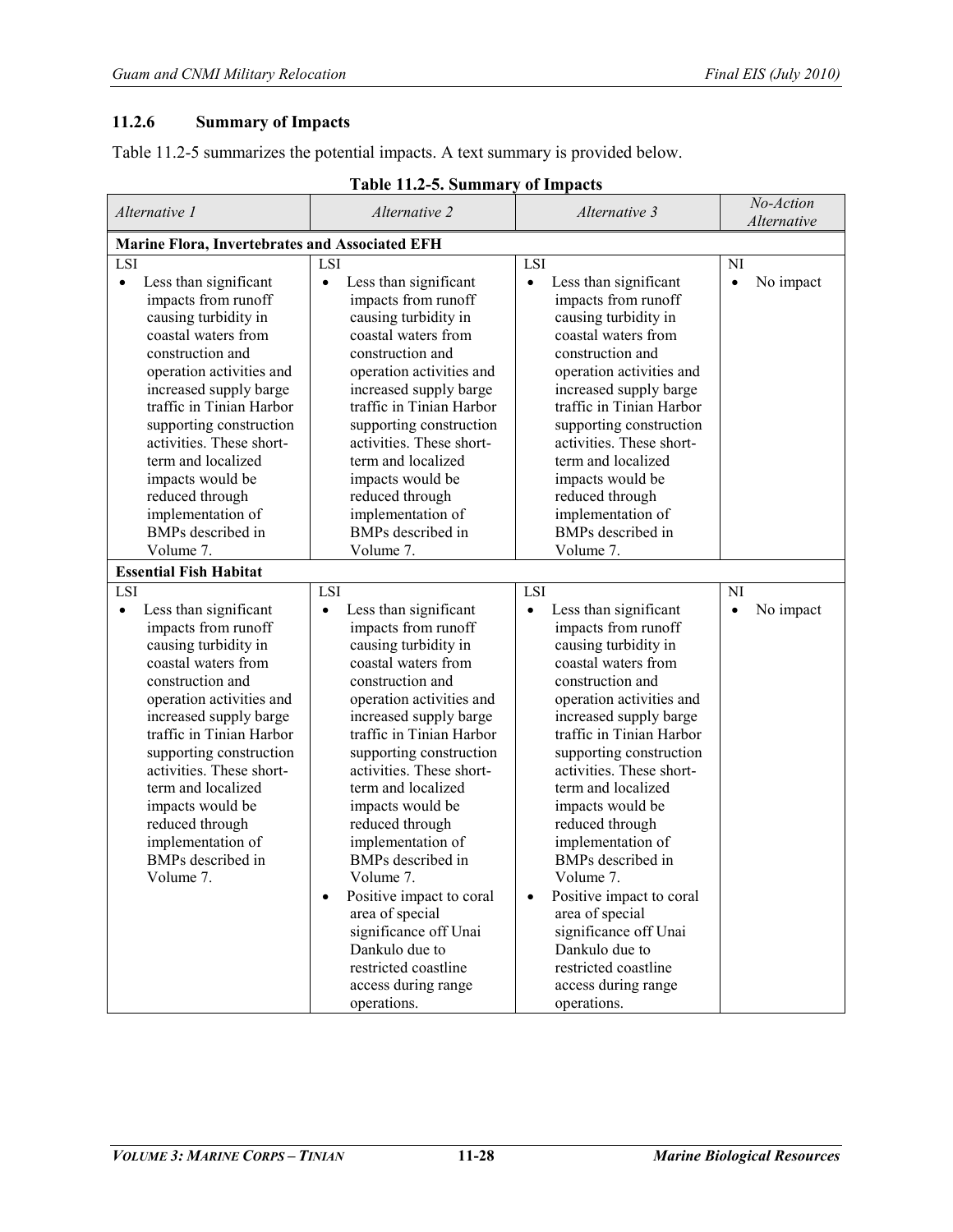| Alternative 1                                                                                                                                                                                                                                                                                                                                                                                    | Alternative 2                                                                                                                                                                                                                                                                                                                                                                                                                                                                                                                                        | Alternative 3                                                                                                                                                                                                                                                                                                                                                                                                                                                                                                                                                    | No-Action<br>Alternative     |  |
|--------------------------------------------------------------------------------------------------------------------------------------------------------------------------------------------------------------------------------------------------------------------------------------------------------------------------------------------------------------------------------------------------|------------------------------------------------------------------------------------------------------------------------------------------------------------------------------------------------------------------------------------------------------------------------------------------------------------------------------------------------------------------------------------------------------------------------------------------------------------------------------------------------------------------------------------------------------|------------------------------------------------------------------------------------------------------------------------------------------------------------------------------------------------------------------------------------------------------------------------------------------------------------------------------------------------------------------------------------------------------------------------------------------------------------------------------------------------------------------------------------------------------------------|------------------------------|--|
| <b>Special Status Species</b>                                                                                                                                                                                                                                                                                                                                                                    |                                                                                                                                                                                                                                                                                                                                                                                                                                                                                                                                                      |                                                                                                                                                                                                                                                                                                                                                                                                                                                                                                                                                                  |                              |  |
| LSI                                                                                                                                                                                                                                                                                                                                                                                              | LSI                                                                                                                                                                                                                                                                                                                                                                                                                                                                                                                                                  | LSI                                                                                                                                                                                                                                                                                                                                                                                                                                                                                                                                                              | NI                           |  |
| Less than significant<br>$\bullet$<br>impacts from runoff<br>causing turbidity in<br>coastal waters from<br>construction and<br>operation activities and<br>increased supply barge<br>traffic in Tinian Harbor<br>supporting construction<br>activities. These short-<br>term and localized<br>impacts would be<br>reduced through<br>implementation of<br><b>BMPs</b> described in<br>Volume 7. | Less than significant<br>$\bullet$<br>impacts from runoff<br>causing turbidity in<br>coastal waters from<br>construction and<br>operation activities and<br>increased supply barge<br>traffic in Tinian Harbor<br>supporting construction<br>activities. These short-<br>term and localized<br>impacts would be<br>reduced through<br>implementation of<br>BMPs described in<br>Volume 7.<br>Positive impact to sea<br>$\bullet$<br>turtles due to restricted<br>coastline access (and<br>Unai Dankulo nesting<br>beach) during range<br>operations. | Less than significant<br>$\bullet$<br>impacts from runoff<br>causing turbidity in<br>coastal waters from<br>construction and<br>operation activities and<br>increased supply barge<br>traffic in Tinian Harbor<br>supporting construction<br>activities. These short-<br>term and localized<br>impacts would be<br>reduced through<br>implementation of<br>BMPs described in<br>Volume 7.<br>Positive impact to sea<br>$\bullet$<br>turtles due to restricted<br>coastal access (and Unai<br>Dankulo and Masalok<br>nesting beaches) during<br>range operations. | $\bullet$<br>No impact       |  |
| <b>Non-native Species</b>                                                                                                                                                                                                                                                                                                                                                                        |                                                                                                                                                                                                                                                                                                                                                                                                                                                                                                                                                      |                                                                                                                                                                                                                                                                                                                                                                                                                                                                                                                                                                  |                              |  |
| LSI<br>Less than significant<br>$\bullet$<br>impact as no maritime<br>construction or<br>operations are planned<br>and construction vessels<br>would comply with<br><b>USCG</b> and DoN<br>requirements for ballast<br>water and hull<br>management policies,<br>with the implementation<br>of Alternative 1.                                                                                    | LSI<br>Less than significant<br>impact as no maritime<br>construction or<br>operations are planned<br>and construction vessels<br>would comply with<br><b>USCG</b> and DoN<br>requirements for ballast<br>water and hull<br>management policies,<br>with the implementation<br>of Alternative 1.                                                                                                                                                                                                                                                     | LSI<br>Less than significant<br>$\bullet$<br>impact as no maritime<br>construction or<br>operations are planned<br>and construction vessels<br>would comply with<br><b>USCG</b> and DoN<br>requirements for ballast<br>water and hull<br>management policies,<br>with the implementation<br>of Alternative 1.                                                                                                                                                                                                                                                    | NI<br>No impact<br>$\bullet$ |  |

*Legend:* LSI = Less than significant impact, NI = No impact.

Many of the action alternatives have the potential to impact the quality and quantity of the surface runoff, during both the construction and operational phases of the project. Both construction activities as well as long-term training activities may cause erosion and sedimentation that can degrade coastal waters and potentially impact nearshore marine biological resources. In addition, the action alternatives would increase the potential for leaks and spills of petroleum, oil, and lubrications, hazardous waste, pesticides, and fertilizers. These potential impacts may affect the coastal waters and in turn the biological resources and habitats. The action alternatives; however, would be conducted in accordance with all applicable orders, laws, and regulations that would reduce their potential for impact on marine biological resources from runoff within the nearshore environment. A beneficial impact on sea turtles may be seen during training activities due to restricted access along the coastal areas and sea turtle nesting beach in the area.